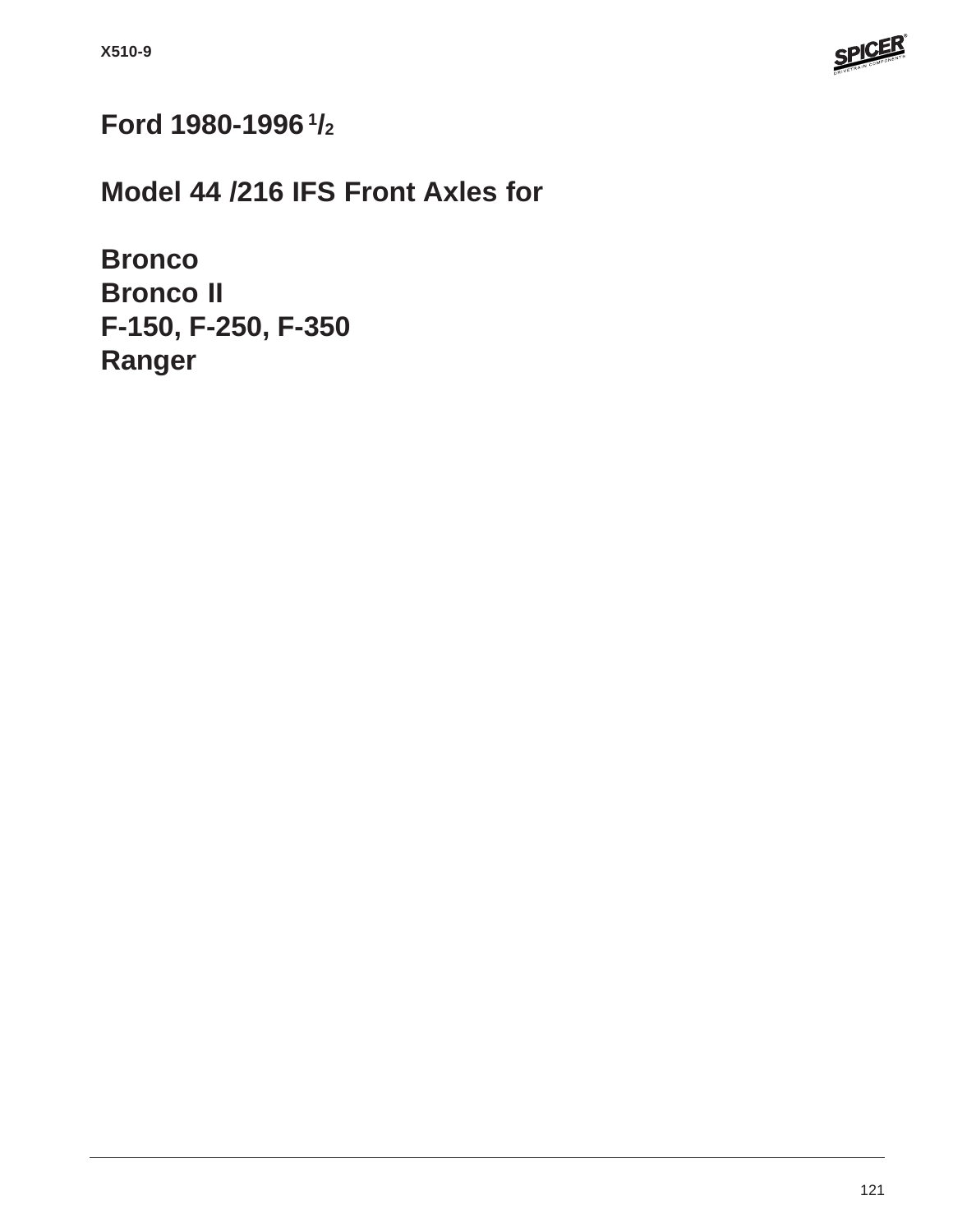

#### **Exploded View Ford Model 44 /216 IFS Front Axles**

**X510-9**

Tractok Bill of Material is located on the back side for model years 1994 and later  $\circledcirc$  $\overline{\mathbf{A}}$ **Snap Ring Style** <br>% 76 Ø  $\frac{1}{72}$ <br> $\frac{72}{73}$ 8Ó  $20^{\circ}$  $\mathbf{\hat{23}}$ ⊛ 12<sup>14</sup> Bill of Material # is located here for model years 1993 and earlier (Q  $\frac{48}{ }$ 49  $41^{42}$  $\begin{array}{c}\n 56 \\
\hline\n 57\n \end{array}$ **Manual Hub Lock**  $63<sup>2</sup>$ **Automatic Hub Lock**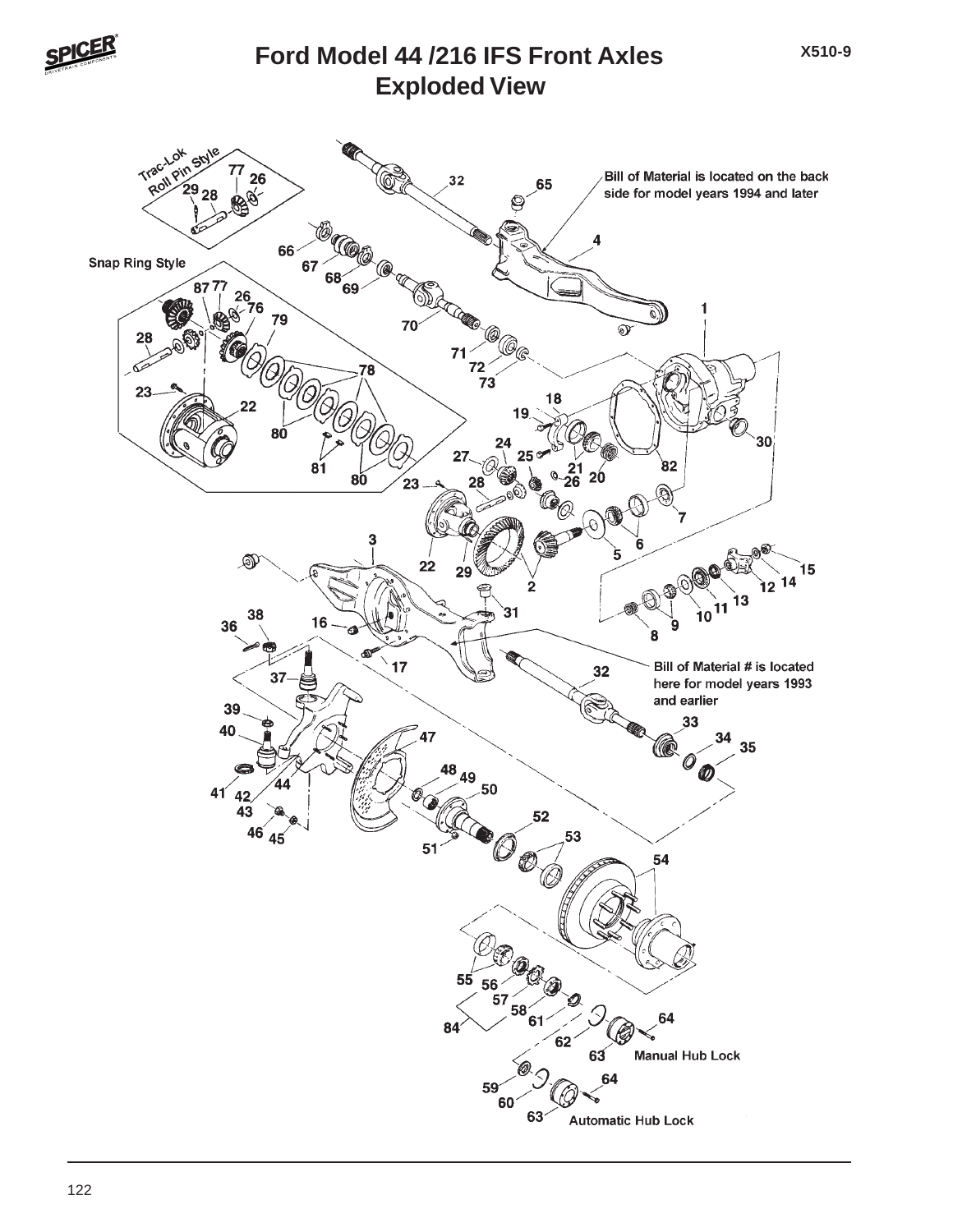

| <b>ITEM</b><br>NO.       | <b>PART</b><br><b>NUMBER</b> | <b>DESCRIPTION</b>                                             | <b>ITEM</b><br>NO. | <b>PART</b><br><b>NUMBER</b> | <b>DESCRIPTION</b>                                            |
|--------------------------|------------------------------|----------------------------------------------------------------|--------------------|------------------------------|---------------------------------------------------------------|
| 1                        | $-^{(3)}$                    | Housing - Axle Service                                         | 45                 | $-^{(2)}$                    | Jam Nut                                                       |
| $\sqrt{2}$               | $-$ (1)                      | Drive Pinion & Gear Assembly                                   | 46                 | $-^{(2)}$                    | Stop Screw                                                    |
| 3                        | $-^{(3)}$                    | LH Support Arm Assembly                                        | 47                 | $-^{(3)}$                    | Dust Shield                                                   |
| 4                        | $-^{(3)}$                    | RH Support Arm Assembly                                        | 48                 | $-^{(2)}$                    | Seal - Needle Bearing                                         |
| 5                        | $-^{(2)}$                    | Slinger Shim - Inner Pinion Bearing                            | 49                 | 550759                       | Needle Bearing Assembly                                       |
|                          |                              | (see shim packages)                                            | 50                 | $-^{(2)}$                    | Spindle                                                       |
|                          | 707238X                      | PKG - Pinion Bearing Shim<br>(inc 5, 8, 14, 15, 73, 82)        |                    | $-^{(2)}$                    | KIT - Spindle Seal & Bearing<br>(inc items 34, 35, 48, 49)    |
|                          | 707236X                      | PKG - Diff & Pinion Bearing Shim                               |                    | $-^{(2)}$                    | KIT - Spindle (33, 34, 35, 48, 49, 50)                        |
|                          |                              | (inc 5, 8, 14, 15, 20, 73, 82)                                 |                    | $-$ (2)                      | Assembly - Spindle (inc 48, 49, 50)                           |
| $\,6$                    | $-$ (2)                      | KIT - Inner Pinion Bearing                                     | 51                 | $-^{(2)}$                    | Lock Nut (qty 10)                                             |
| $\overline{\mathcal{I}}$ | $-$ (2)                      | Baffle - Pinion Bearing                                        | 52                 | $- (2)$                      | Oil Seal                                                      |
| 8                        | $- (4)$                      | Outer Pinion Bearing Shims                                     | 53                 | $-^{(2)}$                    | KIT - Inner Wheel Bearing                                     |
|                          |                              | (see shim packages)                                            | 54                 | $-^{(3)}$                    | Hub & Rotor                                                   |
| $\boldsymbol{9}$         | 706030X                      | KIT - Outer Pinion Bearing                                     | 55                 | 706111X                      | KIT - Outer Wheel Bearing                                     |
| 10                       | 13575                        | Slinger - Outer Pinion Bearing                                 | 56                 | $-^{(2)}$                    | Nut & Pin Assembly                                            |
| 11                       | 40793                        | Seal - Pinion Oil                                              | 57                 | $-^{(2)}$                    | Lock Nut                                                      |
| 12                       | 2-4-6111X                    | End Yoke Assembly (inc 13)                                     | 58                 | $-^{(2)}$                    | Spindle Nut                                                   |
| 13                       | 41498                        | Slinger - End Yoke                                             | 59                 | $-^{(2)}$                    | <b>Axle Shaft Retainer</b>                                    |
| 14                       | 30186                        | Washer - Pinion Nut                                            | 60                 | $-^{(2)}$                    | Snap Ring                                                     |
| 15                       | 30185                        | Pinion Nut                                                     | 61                 | $-^{(2)}$                    | Snap Ring                                                     |
| 16                       | 36472                        | Oil Fill Plug                                                  | 62                 | $-^{(2)}$                    | Snap Ring                                                     |
| 17                       | 620631                       | Bolt - Carrier                                                 | 63                 | $-^{(3)}$                    | Hub Lock                                                      |
| 18                       | $- (4)$                      | Differential Bearing Cap                                       | 64                 | $-^{(2)}$                    | Screw - Socket Head (Hub Lock)                                |
| 19                       | 48632-1                      | Screw - Differential Bearing Cap                               | 65                 | $-^{(5)}$                    | Camber Bushing (RH)                                           |
| 20                       | 706928X                      | KIT - Differential Bearing Shim                                | 66                 | 40540-4                      | Clamp - Keystone                                              |
| 21                       | 706032X                      | KIT - Differential Bearing                                     | 67                 | 40929                        | Rubber Boot                                                   |
| 22                       | $-$ (4)                      | Case - Differential                                            | 68                 | 40540-3                      | Clamp - Keystone                                              |
| 23                       | 41221                        | Bolt - Drive Gear                                              | 69                 | 40930                        | Oil Seal                                                      |
| 24                       | $-^{(2)}$                    | Gear - Differential (std)                                      | 70                 | $-$ (1)                      | Shaft & Slip Yoke Assembly                                    |
| 25                       | 17717                        | Pinion - Differential (std)                                    |                    | $-^{(2)}$                    | KIT - Unit Bearing & Seal                                     |
| 26                       | 13338-3                      | Thrustwasher - Diff Pinion (std & t/l)                         |                    |                              | (inc items 71, 72, 73)                                        |
| 27                       | $-^{(2)}$                    | Thrustwasher - Differential Gear (std)                         | 71                 | $-^{(2)}$                    | Oil Seal                                                      |
| 28                       | 39194                        | Shaft - Differential (std & t/l)                               | 72                 | $-^{(2)}$                    | <b>Bearing</b>                                                |
| 29                       | 13449 (6)                    | Lock - Differential Shaft (std & t/l)                          | 73                 | 42570                        | Snap Ring                                                     |
| 30                       | 40710                        | Oil Seal                                                       |                    |                              | The following two parts were used                             |
| 31                       | $-$ (5)                      | Camber Bushing (LH)                                            |                    |                              | in vehicles 1982 or earlier.                                  |
| 32                       | $-^{(1)}$                    | Shaft & Joint Assembly                                         | N.I.               | $-^{(2)}$                    | Retainer - Oil Seal                                           |
| 33                       | $-^{(2)}$                    | Slinger                                                        | N.I.               | $-^{(2)}$                    | Retainer - Bearing Ring                                       |
| 34                       | $-$ (2)                      | Oil Seal                                                       | 76                 | $\qquad \qquad -$            | Gear - Differential (t/l)                                     |
| 35                       | $-^{(2)}$                    | Spacer - Wheel Bearing Spindle                                 | 77                 | 32808                        | Pinion - Differential (t/l)                                   |
|                          | 700083-1X                    | KIT - Socket Assembly<br>(36, 37, 38, 39, 40, 41 also includes |                    | 706352X                      | KIT - Differential Plate & Disc<br>(inc items 78, 79, 80, 81) |
|                          |                              | 43579 camber bushing)                                          | 78                 | $-$ (4)                      | Disc - Differential                                           |
| 36                       | 500024-8                     | Cotter Pin                                                     | 79                 | $-$ (4)                      | Plate - Differential                                          |
| 37                       | 47184                        | Socket - Upper                                                 | 80                 | $- (4)$                      | Plate - Differential Pressure                                 |
| 38                       | 44101                        | $Nut - Upper$                                                  | 81                 | 40835                        | Clip - Differential Clutch Retainer                           |
| 39                       | 35566                        | Nut - Lower                                                    | 82                 | 34685                        | Gasket                                                        |
| 40                       | 47182                        | Socket - Lower                                                 | 83                 | 38615                        | <b>RTV Silicone Sealant</b>                                   |
| 41                       | 35928                        | Snap Ring                                                      | 84                 | $-^{(2)}$                    | Wheel Bearing Retainer Assembly                               |
| 42                       | $-^{(3)}$                    | <b>Right Knuckle</b>                                           | N.I.               | $- (2)$                      | PKG - Washer                                                  |
| 43                       | $-^{(3)}$                    | Left Knuckle                                                   | 86                 | $-^{(3)}$                    | Sensor Housing Kit (ABS)                                      |
| 44                       | $-^{(2)}$                    | Bolt - Hex                                                     | 87                 | $\overline{\phantom{0}}$     | Snap Ring Style Trac-Loc                                      |
|                          |                              |                                                                |                    |                              |                                                               |

(1) See "Bill of Material Table" on next page

(2) See "Variable Parts Table" within this section

(3) Contact Vehicle Manufacturer

(4) Not Sold Separately

(5) See Camber/Casting Bushing Table in back of the Ford section of this catalog

(6) Some Trac Lok applications may havae used two (2) part number 35660 snap rings instead of one (1) part number 13449 differential shaft lock

N.I. = Not Illustrated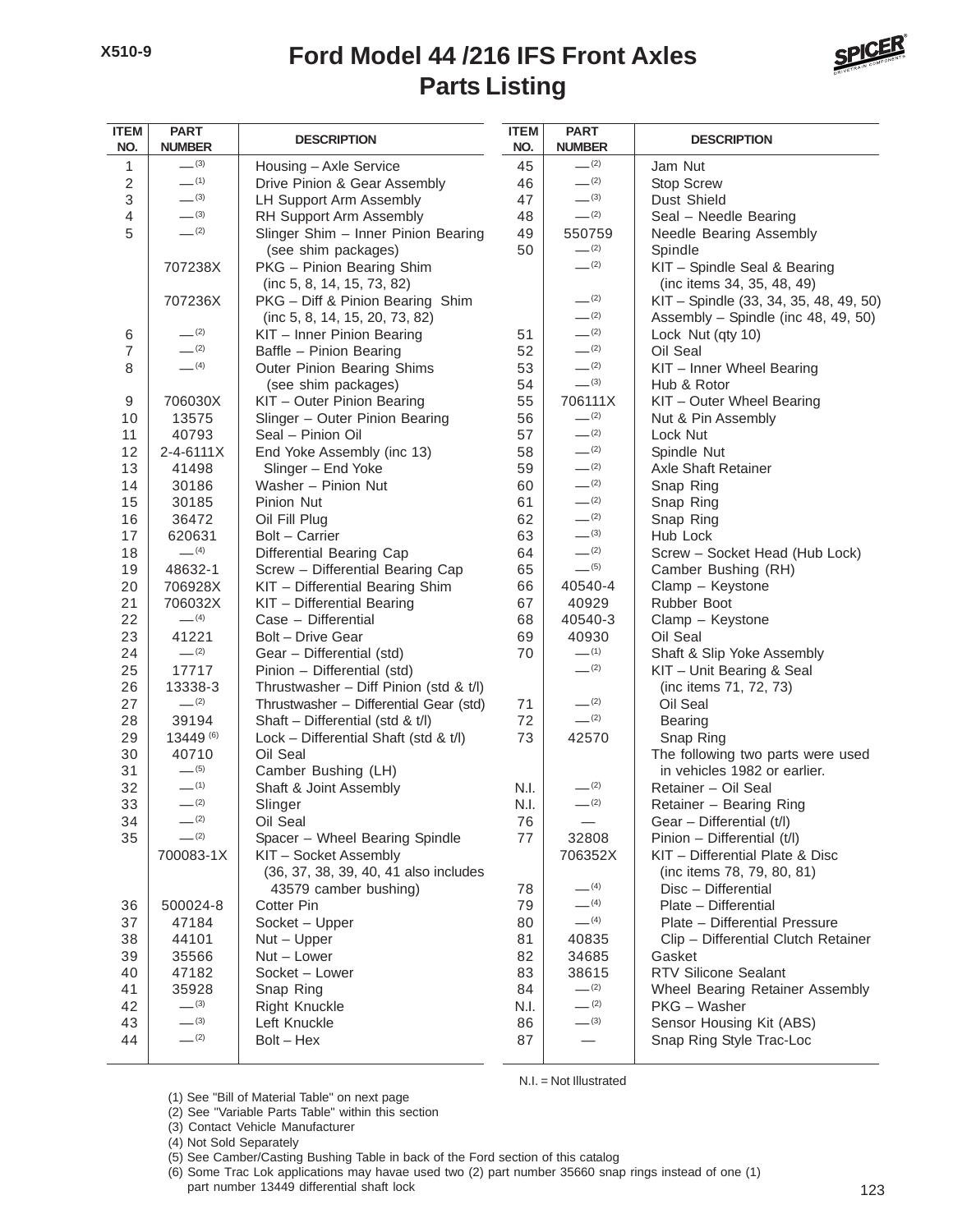

| Axle                      |                 |       |                           | <b>Axle Kits</b>                                            | Shaft & Joint Assy. |                 |                   |                  |              |
|---------------------------|-----------------|-------|---------------------------|-------------------------------------------------------------|---------------------|-----------------|-------------------|------------------|--------------|
| <b>Bill of</b>            | Diff.           |       | Ring Gear &               |                                                             | <b>Differential</b> |                 | <b>Right Hand</b> | <b>Left Hand</b> | Shaft & Slip |
| <b>Material</b>           | <b>Type</b>     | Ratio | Pinion Kit <sup>(7)</sup> | Case Assy. Kit <sup>(8)</sup>                               | Case Kit            | Inner Parts Kit | Shaft Assy.       | Shaft Assy.      | Yoke Assy.   |
|                           |                 |       |                           | 1980 Bronco II & F-150 Pick-Up with Part Time Transfer Case |                     |                 |                   |                  |              |
| 610062-1                  | Standard        | 3.00  | 707240-2X                 | 706020X                                                     | 706024X             | 706027X         | 72044-1X          | 71394-1X         | 71432-1X     |
| 610062-2                  | Standard        | 3.00  | 707240-2X                 | 706020X                                                     | 706024X             | 706027X         | 72044-1X          | 71394-1X         | 71432-1X     |
| 610062-3                  | Standard        | 3.50  | 707240-5X                 | 706020X                                                     | 706024X             | 706027X         | 72044-1X          | 71394-1X         | 71432-1X     |
| 610062-4                  | Standard        | 3.50  | 707240-5X                 | 706020X                                                     | 706024X             | 706027X         | 72044-1X          | 71394-1X         | 71432-1X     |
| 610062-5                  | <b>Trac Lok</b> | 3.50  | 707240-5X                 | 707115X                                                     | 707116X             | 706026X         | 72044-1X          | 71394-1X         | 71432-1X     |
| 610062-6                  | <b>Trac Lok</b> | 3.50  | 707240-5X                 | 707115X                                                     | 707116X             | 706026X         | 72044-1X          | 71394-1X         | 71432-1X     |
| 610062-7                  | Standard        | 3.00  | 707240-2X                 | 706020X                                                     | 706024X             | 706027X         | 72044-1X          | 71394-1X         | 71432-1X     |
| 610062-8                  | Standard        | 3.00  | 707240-2X                 | 706020X                                                     | 706024X             | 706027X         | 72044-1X          | 71394-1X         | 71432-1X     |
| 610062-9                  | Standard        | 3.50  | 707240-5X                 | 706020X                                                     | 706024X             | 706027X         | 72044-1X          | 71394-1X         | 71432-1X     |
| 610062-10                 | Standard        | 3.50  | 707240-5X                 | 706020X                                                     | 706024X             | 706027X         | 72044-1X          | 71394-1X         | 71432-1X     |
| 610062-11                 | <b>Trac Lok</b> | 3.50  | 707240-5X                 | 707115X                                                     | 707116X             | 706026X         | 72044-1X          | 71394-1X         | 71432-1X     |
| 610062-12                 | <b>Trac Lok</b> | 3.50  | 707240-5X                 | 707115X                                                     | 707116X             | 706026X         | 72044-1X          | 71394-1X         | 71432-1X     |
| 610062-13                 | Standard        | 3.00  | 707240-2X                 | 706020X                                                     | 706024X             | 706027X         | 72044-1X          | 71394-1X         | 71432-1X     |
| 610062-14                 | Standard        | 3.00  | 707240-2X                 | 706020X                                                     | 706024X             | 706027X         | 72044-1X          | 71394-1X         | 71432-1X     |
| 610062-15                 | Standard        | 3.50  | 707240-5X                 | 706020X                                                     | 706024X             | 706027X         | 72044-1X          | 71394-1X         | 71432-1X     |
| 610062-16                 | Standard        | 3.50  | 707240-5X                 | 706020X                                                     | 706024X             | 706027X         | 72044-1X          | 71394-1X         | 71432-1X     |
| 610062-17                 | <b>Trac Lok</b> | 3.50  | 707240-5X                 | 707115X                                                     | 707116X             | 706026X         | 72044-1X          | 71394-1X         | 71432-1X     |
| 610062-18                 | Trac Lok        | 3.50  | 707240-5X                 | 707115X                                                     | 707116X             | 706026X         | 72044-1X          | 71394-1X         | 71432-1X     |
| 610062-19                 | Standard        | 3.00  | 707240-2X                 | 706020X                                                     | 706024X             | 706027X         | 72044-1X          | 71394-1X         | 71432-1X     |
|                           |                 |       |                           | 1980 F-250 3/4-Ton Pick-Up (Part Time Transfer Case)        |                     |                 |                   |                  |              |
| 610063-1                  | Standard        | 3.54  | 707240-6X                 | 706020X                                                     | 706024X             | 706027X         | 71395-1X          | 71396-1X         | 660396-1     |
| 610063-2                  | Standard        | 3.54  | 707240-6X                 | 706020X                                                     | 706024X             | 706027X         | 71395-1X          | 71396-1X         | 660396-1     |
| 610063-3                  | <b>Trac Lok</b> | 3.54  | 707240-6X                 | 707115X                                                     | 707116X             | 706026X         | 71395-1X          | 71396-1X         | 660396-1     |
| 610063-4                  | <b>Trac Lok</b> | 3.54  | 707240-6X                 | 707115X                                                     | 707116X             | 706026X         | 71395-1X          | 71396-1X         | 660396-1     |
| 610063-5                  | Standard        | 4.09  | 707240-9X                 | 706021X                                                     | 706025X             | 706027X         | 71395-1X          | 71396-1X         | 660396-1     |
| 610063-6                  | Standard        | 3.54  | 707240-6X                 | 706020X                                                     | 706024X             | 706027X         | 71395-1X          | 71396-1X         | 660396-1     |
| 1981 F-250 & F-350 HD     |                 |       |                           |                                                             |                     |                 |                   |                  |              |
| 610146-1                  | Standard        | 3.00  | 707240-2X                 | 706020X                                                     | 706024X             | 706027X         | 72045-1X          | 71396-1X         | 660396-1     |
| 610146-2                  | <b>Trac Lok</b> | 3.00  | 707240-2X                 | 707115X                                                     | 707116X             | 706026X         | 72045-1X          | 71396-1X         | 660396-1     |
| 610146-3                  | Standard        | 3.54  | 707240-6X                 | 706020X                                                     | 706024X             | 706027X         | 72045-1X          | 71396-1X         | 660396-1     |
| 610146-4                  | Trac Lok        | 3.54  | 707240-6X                 | 707115X                                                     | 707116X             | 706026X         | 72045-1X          | 71396-1X         | 660396-1     |
| 610146-5                  | Standard        | 3.00  | 707240-2X                 | 706020X                                                     | 706024X             | 706027X         | 72045-1X          | 71396-1X         | 660396-1     |
| 610146-6                  | Standard        | 3.54  | 707240-6X                 | 706020X                                                     | 706024X             | 706027X         | 72045-1X          | 71396-1X         | 660396-1     |
| 610146-7                  | Standard        | 3.54  | 707240-6X                 | 706020X                                                     | 706024X             | 706027X         | 72045-1X          | 71396-1X         | 660396-1     |
| 610146-8                  | Standard        | 4.09  | 707240-9X                 | 706021X                                                     | 706025X             | 706027X         | 72045-1X          | 71396-1X         | 660396-1     |
| 610146-9                  | Trac Lok        | 3.54  | 707240-6X                 | 707115X                                                     | 707116X             | 706026X         | 72045-1X          | 71396-1X         | 660396-1     |
| 1981-82 Bronco II & F-150 |                 |       |                           |                                                             |                     |                 |                   |                  |              |
| 610185-1                  | Standard        | 3.00  | 707240-2X                 | 706020X                                                     | 706024X             | 706027X         | 72044-1X          | 71394-1X         | 71432-1X     |
| 610185-2                  | Standard        | 3.00  | 707240-2X                 | 706020X                                                     | 706024X             | 706027X         | 72044-1X          | 71394-1X         | 71432-1X     |
| 610185-3                  | Standard        | 3.50  | 707240-5X                 | 706020X                                                     | 706024X             | 706027X         | 72044-1X          | 71394-1X         | 71432-1X     |
| 610185-4                  | Standard        | 3.50  | 707240-5X                 | 706020X                                                     | 706024X             | 706027X         | 72044-1X          | 71394-1X         | 71432-1X     |
| 610185-5                  | Trac Lok        | 3.50  | 707240-5X                 | 707115X                                                     | 707116X             | 706026X         | 72044-1X          | 71394-1X         | 71432-1X     |
| 610185-6                  | Trac Lok        | 3.50  | 707240-5X                 | 707115X                                                     | 707116X             | 706026X         | 72044-1X          | 71394-1X         | 71432-1X     |
| 610185-7                  | Standard        | 3.50  | 707240-5X                 | 706020X                                                     | 706024X             | 706027X         | 72044-1X          | 71394-1X         | 71432-1X     |
| 610185-8                  | Standard        | 3.00  | 707240-2X                 | 706020X                                                     | 706024X             | 706027X         | 72044-1X          | 71394-1X         | 71432-1X     |
| 610185-9                  | Standard        | 3.00  | 707240-2X                 | 706020X                                                     | 706024X             | 706027X         | 72044-1X          | 71394-1X         | 71432-1X     |
| 610185-10                 | Standard        | 3.50  | 707240-5X                 | 706020X                                                     | 706024X             | 706027X         | 72044-1X          | 71394-1X         | 71432-1X     |
|                           |                 |       |                           |                                                             |                     |                 |                   |                  |              |

**Continued on next page**

<sup>(7)</sup> See Ring Gear & Pinion Kits in XGI Catalog for ratio & tooth combinations.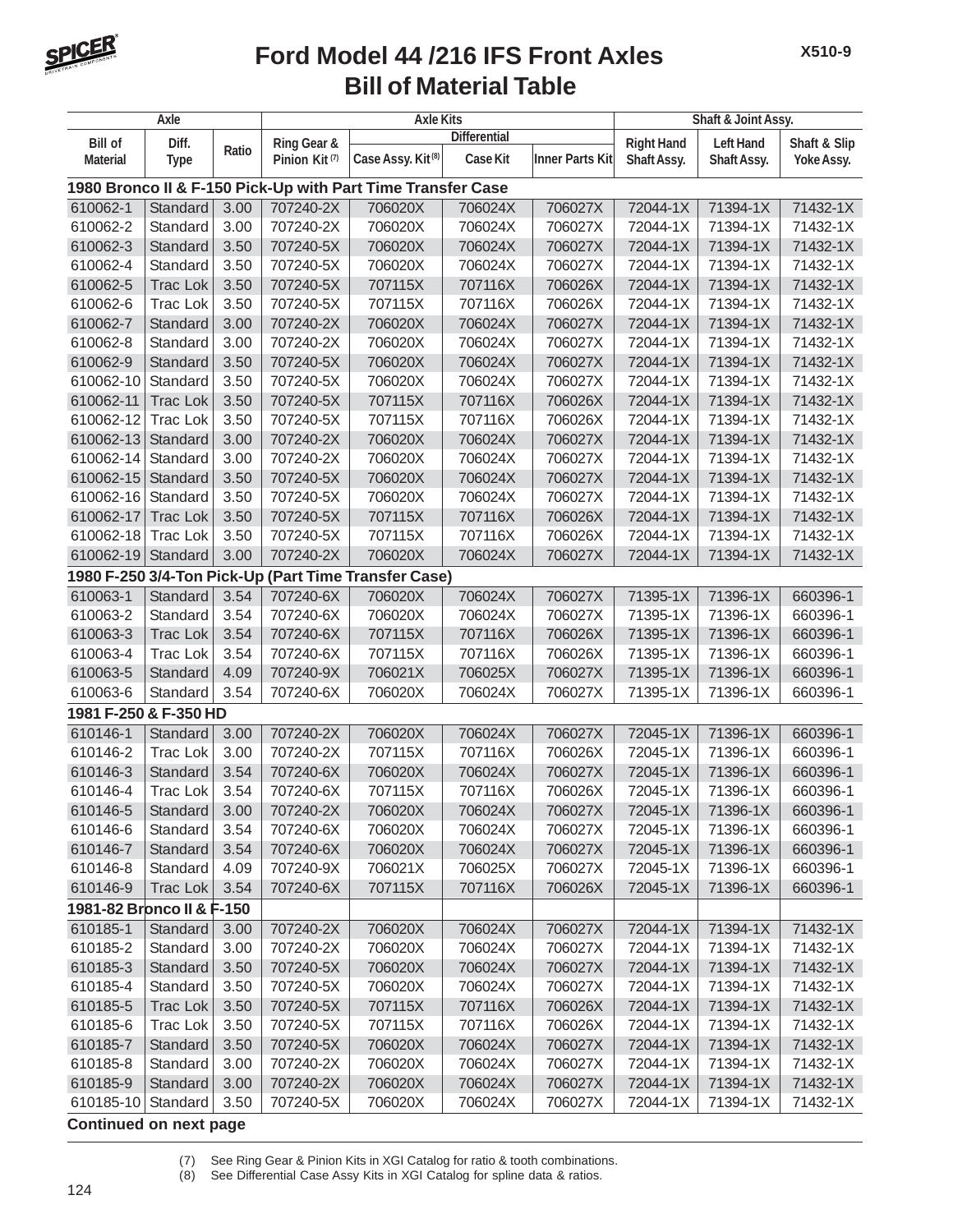

| <b>Axle Kits</b><br>Axle<br>Shaft & Joint Assy. |                 |       |                                       |                               |                     |                        |                   |                  |              |
|-------------------------------------------------|-----------------|-------|---------------------------------------|-------------------------------|---------------------|------------------------|-------------------|------------------|--------------|
| <b>Bill of</b>                                  | Diff.           |       | Ring Gear &                           |                               | <b>Differential</b> |                        | <b>Right Hand</b> | <b>Left Hand</b> | Shaft & Slip |
| <b>Material</b>                                 | <b>Type</b>     | Ratio | Pinion Kit <sup>(7)</sup>             | Case Assy. Kit <sup>(8)</sup> | <b>Case Kit</b>     | <b>Inner Parts Kit</b> | Shaft Assy.       | Shaft Assy.      | Yoke Assy.   |
|                                                 |                 |       | 1981-82 Bronco II & F-150 (Continued) |                               |                     |                        |                   |                  |              |
| 610185-11                                       | Standard        | 3.50  | 707240-5X                             | 706020X                       | 706024X             | 706027X                | 72044-1X          | 71394-1X         | 71432-1X     |
| 610185-12                                       | <b>Trac Lok</b> | 3.50  | 707240-5X                             | 707115X                       | 707116X             | 706026X                | 72044-1X          | 71394-1X         | 71432-1X     |
| 610185-13                                       | Standard        | 3.50  | 707240-5X                             | 706020X                       | 706024X             | 706027X                | 72044-1X          | 71394-1X         | 71432-1X     |
| 610185-14                                       | Standard        | 3.07  | 707240-3X                             | 706020X                       | 706024X             | 706027X                | 72044-1X          | 71394-1X         | 71432-1X     |
| 610185-15                                       | Standard        | 3.07  | 707240-3X                             | 706020X                       | 706024X             | 706027X                | 72044-1X          | 71394-1X         | 71432-1X     |
| 610185-16                                       | <b>Trac Lok</b> | 3.54  | 707240-6X                             | 707115X                       | 707116X             | 706026X                | 72044-1X          | 71394-1X         | 71432-1X     |
| 610185-17                                       | Standard        | 3.54  | 707240-6X                             | 706020X                       | 706024X             | 706027X                | 72044-1X          | 71394-1X         | 71432-1X     |
| 610185-18                                       | Standard        | 3.54  | 707240-6X                             | 706020X                       | 706024X             | 706027X                | 72044-1X          | 71394-1X         | 71432-1X     |
| 1981 1/2-82 F-150 Snow Plow                     |                 |       |                                       |                               |                     |                        |                   |                  |              |
| 610166-1                                        | Standard        | 3.50  | 707240-5X                             | 706020X                       | 706024X             | 706027X                | 72044-1X          | 71394-1X         | 71432-1X     |
| 610166-2                                        | Standard        | 3.50  | 707240-5X                             | 706020X                       | 706024X             | 706027X                | 72044-1X          | 71394-1X         | 71432-1X     |
| 610166-3                                        | <b>Trac Lok</b> | 3.00  | 707240-2X                             | 707115X                       | 707116X             | 706026X                | 72044-1X          | 71394-1X         | 71432-1X     |
| 1983 Bronco & F-150                             |                 |       |                                       |                               |                     |                        |                   |                  |              |
| 610168-1                                        | Standard        | 3.00  | 707240-2X                             | 706921X                       | 706923X             | 706925X                | 72044-1X          | 71394-1X         | 71735-1X     |
| 610168-2                                        | Standard        | 3.50  | 707240-5X                             | 706921X                       | 706923X             | 706925X                | 72044-1X          | 71394-1X         | 71735-1X     |
| 610168-3                                        | <b>Trac Lok</b> | 3.50  | 707240-5X                             | 707147X                       | 707148X             | 706926X                | 72044-1X          | 71394-1X         | 71735-1X     |
| 610168-4                                        | Standard        | 3.00  | 707240-2X                             | 706921X                       | 706923X             | 706925X                | 72044-1X          | 71394-1X         | 71735-1X     |
| 610168-5                                        | Standard        | 3.00  | 707240-2X                             | 706921X                       | 706923X             | 706925X                | 72044-1X          | 71394-1X         | 71735-1X     |
| 610168-6                                        | Standard        | 3.50  | 707240-5X                             | 706921X                       | 706923X             | 706925X                | 72044-1X          | 71394-1X         | 71735-1X     |
| 610168-7                                        | Standard        | 3.50  | 707240-5X                             | 706921X                       | 706923X             | 706925X                | 72044-1X          | 71394-1X         | 71735-1X     |
| 610168-8                                        | <b>Trac Lok</b> | 3.50  | 707240-5X                             | 707147X                       | 707148X             | 706926X                | 72044-1X          | 71394-1X         | 71735-1X     |
| 610168-9                                        | Standard        | 3.07  | 707240-3X                             | 706921X                       | 706923X             | 706925X                | 72044-1X          | 71394-1X         | 71735-1X     |
| 610168-10                                       | Standard        | 3.07  | 707240-3X                             | 706921X                       | 706923X             | 706925X                | 72044-1X          | 71394-1X         | 71735-1X     |
| 610168-11                                       | <b>Trac Lok</b> | 3.54  | 707240-6X                             | 707147X                       | 707148X             | 706926X                | 72044-1X          | 71394-1X         | 71735-1X     |
| 610168-12                                       | Standard        | 3.54  | 707240-6X                             | 706921X                       | 706923X             | 706925X                | 72044-1X          | 71394-1X         | 71735-1X     |
| 610168-13                                       | Standard        | 3.54  | 707240-6X                             | 706921X                       | 706923X             | 706925X                | 72044-1X          | 71394-1X         | 71735-1X     |
| 1983 F-150 Snow Plow                            |                 |       |                                       |                               |                     |                        |                   |                  |              |
| 610167-2                                        | Standard        | 3.50  | 707240-5X                             | 706921X                       | 706923X             | 706925X                | 72044-1X          | 71394-1X         | 71735-1X     |
| 610167-4                                        | Standard        | 3.54  | 707240-6X                             | 706921X                       | 706923X             | 706925X                | 72044-1X          | 71394-1X         | 71735-1X     |
| 1983 F-250 & F-350 HD                           |                 |       |                                       |                               |                     |                        |                   |                  |              |
| 610169-1                                        | Standard        | 3.00  | 707240-2X                             | 706921X                       | 706923X             | 706925X                | 72045-1X          | 71396-1X         | 71739-1X     |
| 610169-2                                        | Standard        | 3.54  | 707240-6X                             | 706921X                       | 706923X             | 706925X                | 72045-1X          | 71396-1X         | 71739-1X     |
| 610169-3                                        | Standard        | 3.00  | 707240-2X                             | 706921X                       | 706923X             | 706925X                | 72045-1X          | 71396-1X         | 71739-1X     |
| 610169-4                                        | Standard        | 3.54  | 707240-6X                             | 706921X                       | 706923X             | 706925X                | 72045-1X          | 71396-1X         | 71739-1X     |
| 610169-5                                        | Standard        | 3.54  | 707240-6X                             | 706921X                       | 706923X             | 706925X                | 72045-1X          | 71396-1X         | 71739-1X     |
| 610169-6                                        | Standard        | 4.09  | 707240-9X                             | 706945X                       | 706947X             | 706925X                | 72045-1X          | 71396-1X         | 71739-1X     |
| 610169-7                                        | Trac Lok        | 3.54  | 707240-6X                             | 707147X                       | 707148X             | 706926X                | 72045-1X          | 71396-1X         | 71739-1X     |
| 1984 Bronco & F-150                             |                 |       |                                       |                               |                     |                        |                   |                  |              |
| 610178-1                                        | Standard        | 3.07  | 707240-3X                             | 706921X                       | 706923X             | 706925X                | 72044-1X          | 71394-1X         | 72041-1X     |
| 610178-2                                        | Standard        | 3.07  | 707240-3X                             | 706921X                       | 706923X             | 706925X                | 72044-1X          | 71394-1X         | 72041-1X     |
| 610178-3                                        | Trac Lok        | 3.54  | 707240-6X                             | 707147X                       | 707148X             | 706926X                | 72044-1X          | 71394-1X         | 72041-1X     |
| 610178-4                                        | Standard        | 3.54  | 707240-6X                             | 706921X                       | 706923X             | 706925X                | 72044-1X          | 71394-1X         | 72041-1X     |
| 610178-5                                        | Standard        | 3.54  | 707240-6X                             | 706921X                       | 706923X             | 706925X                | 72044-1X          | 71394-1X         | 72041-1X     |
| 610178-9                                        | Standard        | 3.07  | 707240-3X                             | 706921X                       | 706923X             | 706925X                | 72044-1X          | 71394-1X         | 72041-1X     |
| 610178-10                                       | Standard        | 3.07  | 707240-3X                             | 706921X                       | 706923X             | 706925X                | 72044-1X          | 71394-1X         | 72041-1X     |
| 610178-11                                       | Trac Lok        | 3.54  | 707240-6X                             | 707147X                       | 707148X             | 706926X                | 72044-1X          | 71394-1X         | 72041-1X     |
| 610178-12                                       | Trac Lok        | 3.54  | 707240-6X                             | 707147X                       | 707148X             | 706926X                | 72044-1X          | 71394-1X         | 72041-1X     |
| 610178-13                                       | Trac Lok        | 3.54  | 707240-6X                             | 707147X                       | 707148X             | 706926X                | 72044-1X          | 71394-1X         | 72041-1X     |

(7) See Ring Gear & Pinion Kits in XGI Catalog for ratio & tooth combinations.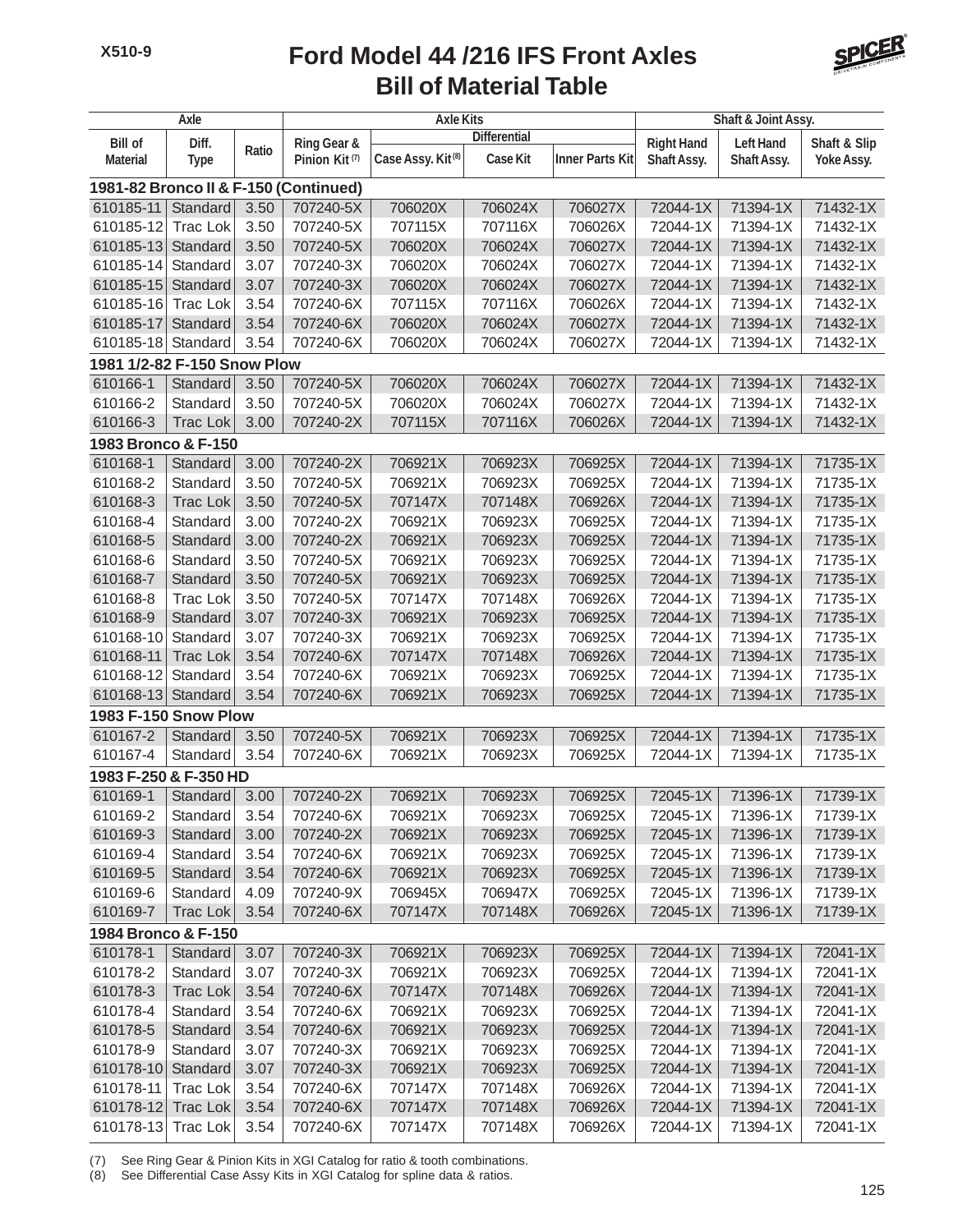

| <b>Differential</b><br><b>Bill of</b><br>Diff.<br>Ring Gear &<br><b>Right Hand</b><br><b>Left Hand</b><br>Shaft & Slip<br>Ratio<br>Case Assy. Kit <sup>(8)</sup><br>Case Kit<br>Inner Parts Kit<br>Pinion Kit <sup>(7)</sup><br>Shaft Assy.<br><b>Material</b><br>Shaft Assy.<br>Yoke Assy.<br><b>Type</b><br>1984 F-150 Snow Plow<br>610177-1<br>3.54<br>707240-6X<br>706921X<br>706923X<br>72044-1X<br>71394-1X<br>72041-1X<br>Standard<br>706925X<br>610177-4<br>3.54<br>707240-6X<br>706921X<br>706923X<br>72044-1X<br>71394-1X<br>72041-1X<br>Standard<br>706925X<br>1984 F-250 & F-350 HD<br>610179-1<br>Standard<br>3.54<br>707240-6X<br>706921X<br>706923X<br>71396-1X<br>72041-1X<br>706925X<br>72045-1X<br>610179-2<br>3.54<br>707240-6X<br>706921X<br>706923X<br>706925X<br>72045-1X<br>71396-1X<br>72041-1X<br>Standard<br>3.54<br>707240-6X<br>706921X<br>72045-1X<br>71396-1X<br>72041-1X<br>610179-3<br>Standard<br>706923X<br>706925X<br>610179-4<br>Standard<br>3.54<br>707240-6X<br>706921X<br>706923X<br>706925X<br>72045-1X<br>71396-1X<br>72041-1X<br>610179-5<br>3.54<br>707240-6X<br>706921X<br>706923X<br>706925X<br>72045-1X<br>71396-1X<br>72041-1X<br>Standard<br>610179-6<br>Standard<br>4.09<br>707240-9X<br>706945X<br>706947X<br>706925X<br>72045-1X<br>71396-1X<br>72041-1X<br>610179-7<br>707240-6X<br>707147X<br>707148X<br>706926X<br>72045-1X<br>71396-1X<br>72041-1X<br><b>Trac Lok</b><br>3.54<br>3.54<br>71396-1X<br>72041-1X<br>610179-8<br><b>Trac Lok</b><br>707240-6X<br>707147X<br>707148X<br>706926X<br>72045-1X<br>1984 1/2-85 Bronco & F-150<br>3.07<br>610198-1<br>Standard<br>707240-3X<br>706921X<br>706923X<br>706925X<br>72044-1X<br>71394-1X<br>72041-1X<br>610198-2<br>3.07<br>707240-3X<br>706921X<br>706923X<br>706925X<br>72044-1X<br>71394-1X<br>72041-1X<br>Standard<br>610198-3<br>3.54<br>707240-6X<br>707147X<br>707148X<br>706926X<br>72044-1X<br>71394-1X<br>72041-1X<br><b>Trac Lok</b><br>3.54<br>707240-6X<br>706925X<br>72044-1X<br>71394-1X<br>72041-1X<br>610198-4<br>Standard<br>706921X<br>706923X<br>610198-5<br>3.54<br>707240-6X<br>706921X<br>706923X<br>706925X<br>72044-1X<br>71394-1X<br>72041-1X<br>Standard<br>Standard<br>3.07<br>706921X<br>706923X<br>71394-1X<br>72041-1X<br>610198-9<br>707240-3X<br>706925X<br>72044-1X<br>610198-10<br>Standard<br>3.07<br>707240-3X<br>706921X<br>706923X<br>706925X<br>72044-1X<br>71394-1X<br>72041-1X<br>3.54<br>707240-6X<br>707147X<br>707148X<br>72044-1X<br>71394-1X<br>72041-1X<br>610198-11<br><b>Trac Lok</b><br>706926X<br>610198-12<br>Standard<br>3.54<br>707240-6X<br>706921X<br>706923X<br>706925X<br>72044-1X<br>71394-1X<br>72041-1X<br>3.54<br>706921X<br>610198-13<br>Standard<br>707240-6X<br>706923X<br>706925X<br>72044-1X<br>71394-1X<br>72041-1X<br>707240-5X<br>706921X<br>706923X<br>706925X<br>72044-1X<br>71394-1X<br>72041-1X<br>610198-14<br>Standard<br>3.50<br>610198-15<br>Standard<br>3.50<br>707240-5X<br>706921X<br>706923X<br>706925X<br>72044-1X<br>71394-1X<br>72041-1X<br>707147X<br>707148X<br>706926X<br>72044-1X<br>71394-1X<br>72041-1X<br>610198-16<br><b>Trac Lok</b><br>3.50<br>707240-5X<br>72044-1X<br>71394-1X<br>72041-1X<br>610198-17<br>Standard<br>4.09<br>707240-9X<br>706945X<br>706947X<br>706925X<br>72044-1X<br>71394-1X<br>72041-1X<br>610198-18<br>4.09<br>707240-9X<br>707199X<br>707193X<br>706926X<br><b>Trac Lok</b><br>1984 1/2-85 F-150 Snow Plow<br>610197-1<br>3.54<br>707240-6X<br>706921X<br>706923X<br>706925X<br>72044-1X<br>71394-1X<br>72041-1X<br>Standard<br>707240-6X<br>706921X<br>72044-1X<br>71394-1X<br>610197-4<br>Standard<br>3.54<br>706923X<br>706925X<br>72041-1X<br>3.50<br>707240-5X<br>706921X<br>72044-1X<br>71394-1X<br>72041-1X<br>610197-5<br>706923X<br>706925X<br>Standard<br>1984 1/2-85 F-250<br>706921X<br>706923X<br>706925X<br>72045-1X<br>71396-1X<br>72041-1X<br>610199-1<br>Standard<br>3.54<br>707240-6X<br>610199-2<br>Standard<br>707240-6X<br>706921X<br>706923X<br>706925X<br>72045-1X<br>71396-1X<br>72041-1X<br>3.54<br>706921X<br>706925X<br>72045-1X<br>71396-1X<br>72041-1X<br>610199-3<br>Standard<br>3.54<br>707240-6X<br>706923X<br>610199-4<br>Standard<br>3.54<br>707240-6X<br>706921X<br>706923X<br>706925X<br>72045-1X<br>71396-1X<br>72041-1X<br>707240-6X<br>706921X<br>706925X<br>72045-1X<br>71396-1X<br>72041-1X<br>610199-5<br>Standard<br>3.54<br>706923X<br>610199-6<br>Standard<br>4.09<br>707240-9X<br>706945X<br>706947X<br>706925X<br>72045-1X<br>71396-1X<br>72041-1X<br>707240-6X<br>707147X<br>707148X<br>706926X<br>72045-1X<br>71396-1X<br>72041-1X<br>610199-7<br><b>Trac Lok</b><br>3.54<br>72045-1X<br>610199-8<br>Standard<br>4.09<br>707240-9X<br>706945X<br>706947X<br>706925X<br>71396-1X<br>72041-1X<br>707240-9X<br>707199X<br>706926X<br>72045-1X<br>71396-1X<br>72041-1X<br>610199-9<br><b>Trac Lok</b><br>4.09<br>707193X<br>610199-10<br><b>Trac Lok</b><br>4.09<br>707240-9X<br>707199X<br>707193X<br>706926X<br>72045-1X<br>71396-1X<br>72041-1X<br>1985 F-250 | Axle     |          |      | <b>Axle Kits</b> |         | Shaft & Joint Assy. |         |          |          |          |
|--------------------------------------------------------------------------------------------------------------------------------------------------------------------------------------------------------------------------------------------------------------------------------------------------------------------------------------------------------------------------------------------------------------------------------------------------------------------------------------------------------------------------------------------------------------------------------------------------------------------------------------------------------------------------------------------------------------------------------------------------------------------------------------------------------------------------------------------------------------------------------------------------------------------------------------------------------------------------------------------------------------------------------------------------------------------------------------------------------------------------------------------------------------------------------------------------------------------------------------------------------------------------------------------------------------------------------------------------------------------------------------------------------------------------------------------------------------------------------------------------------------------------------------------------------------------------------------------------------------------------------------------------------------------------------------------------------------------------------------------------------------------------------------------------------------------------------------------------------------------------------------------------------------------------------------------------------------------------------------------------------------------------------------------------------------------------------------------------------------------------------------------------------------------------------------------------------------------------------------------------------------------------------------------------------------------------------------------------------------------------------------------------------------------------------------------------------------------------------------------------------------------------------------------------------------------------------------------------------------------------------------------------------------------------------------------------------------------------------------------------------------------------------------------------------------------------------------------------------------------------------------------------------------------------------------------------------------------------------------------------------------------------------------------------------------------------------------------------------------------------------------------------------------------------------------------------------------------------------------------------------------------------------------------------------------------------------------------------------------------------------------------------------------------------------------------------------------------------------------------------------------------------------------------------------------------------------------------------------------------------------------------------------------------------------------------------------------------------------------------------------------------------------------------------------------------------------------------------------------------------------------------------------------------------------------------------------------------------------------------------------------------------------------------------------------------------------------------------------------------------------------------------------------------------------------------------------------------------------------------------------------------------------------------------------------------------------------------------------------------------------------------------------------------------------------------------------------------------------------------------------------------------------------------------------------------------------------------------------------------------------------------------------------------------------------------------------------------------------------------------------------------------------------------------------------------------------------------------------------------------------------------------------------------------------------------------------------------------------------------------------------------------------------------------|----------|----------|------|------------------|---------|---------------------|---------|----------|----------|----------|
|                                                                                                                                                                                                                                                                                                                                                                                                                                                                                                                                                                                                                                                                                                                                                                                                                                                                                                                                                                                                                                                                                                                                                                                                                                                                                                                                                                                                                                                                                                                                                                                                                                                                                                                                                                                                                                                                                                                                                                                                                                                                                                                                                                                                                                                                                                                                                                                                                                                                                                                                                                                                                                                                                                                                                                                                                                                                                                                                                                                                                                                                                                                                                                                                                                                                                                                                                                                                                                                                                                                                                                                                                                                                                                                                                                                                                                                                                                                                                                                                                                                                                                                                                                                                                                                                                                                                                                                                                                                                                                                                                                                                                                                                                                                                                                                                                                                                                                                                                                                                                                                  |          |          |      |                  |         |                     |         |          |          |          |
|                                                                                                                                                                                                                                                                                                                                                                                                                                                                                                                                                                                                                                                                                                                                                                                                                                                                                                                                                                                                                                                                                                                                                                                                                                                                                                                                                                                                                                                                                                                                                                                                                                                                                                                                                                                                                                                                                                                                                                                                                                                                                                                                                                                                                                                                                                                                                                                                                                                                                                                                                                                                                                                                                                                                                                                                                                                                                                                                                                                                                                                                                                                                                                                                                                                                                                                                                                                                                                                                                                                                                                                                                                                                                                                                                                                                                                                                                                                                                                                                                                                                                                                                                                                                                                                                                                                                                                                                                                                                                                                                                                                                                                                                                                                                                                                                                                                                                                                                                                                                                                                  |          |          |      |                  |         |                     |         |          |          |          |
|                                                                                                                                                                                                                                                                                                                                                                                                                                                                                                                                                                                                                                                                                                                                                                                                                                                                                                                                                                                                                                                                                                                                                                                                                                                                                                                                                                                                                                                                                                                                                                                                                                                                                                                                                                                                                                                                                                                                                                                                                                                                                                                                                                                                                                                                                                                                                                                                                                                                                                                                                                                                                                                                                                                                                                                                                                                                                                                                                                                                                                                                                                                                                                                                                                                                                                                                                                                                                                                                                                                                                                                                                                                                                                                                                                                                                                                                                                                                                                                                                                                                                                                                                                                                                                                                                                                                                                                                                                                                                                                                                                                                                                                                                                                                                                                                                                                                                                                                                                                                                                                  |          |          |      |                  |         |                     |         |          |          |          |
|                                                                                                                                                                                                                                                                                                                                                                                                                                                                                                                                                                                                                                                                                                                                                                                                                                                                                                                                                                                                                                                                                                                                                                                                                                                                                                                                                                                                                                                                                                                                                                                                                                                                                                                                                                                                                                                                                                                                                                                                                                                                                                                                                                                                                                                                                                                                                                                                                                                                                                                                                                                                                                                                                                                                                                                                                                                                                                                                                                                                                                                                                                                                                                                                                                                                                                                                                                                                                                                                                                                                                                                                                                                                                                                                                                                                                                                                                                                                                                                                                                                                                                                                                                                                                                                                                                                                                                                                                                                                                                                                                                                                                                                                                                                                                                                                                                                                                                                                                                                                                                                  |          |          |      |                  |         |                     |         |          |          |          |
|                                                                                                                                                                                                                                                                                                                                                                                                                                                                                                                                                                                                                                                                                                                                                                                                                                                                                                                                                                                                                                                                                                                                                                                                                                                                                                                                                                                                                                                                                                                                                                                                                                                                                                                                                                                                                                                                                                                                                                                                                                                                                                                                                                                                                                                                                                                                                                                                                                                                                                                                                                                                                                                                                                                                                                                                                                                                                                                                                                                                                                                                                                                                                                                                                                                                                                                                                                                                                                                                                                                                                                                                                                                                                                                                                                                                                                                                                                                                                                                                                                                                                                                                                                                                                                                                                                                                                                                                                                                                                                                                                                                                                                                                                                                                                                                                                                                                                                                                                                                                                                                  |          |          |      |                  |         |                     |         |          |          |          |
|                                                                                                                                                                                                                                                                                                                                                                                                                                                                                                                                                                                                                                                                                                                                                                                                                                                                                                                                                                                                                                                                                                                                                                                                                                                                                                                                                                                                                                                                                                                                                                                                                                                                                                                                                                                                                                                                                                                                                                                                                                                                                                                                                                                                                                                                                                                                                                                                                                                                                                                                                                                                                                                                                                                                                                                                                                                                                                                                                                                                                                                                                                                                                                                                                                                                                                                                                                                                                                                                                                                                                                                                                                                                                                                                                                                                                                                                                                                                                                                                                                                                                                                                                                                                                                                                                                                                                                                                                                                                                                                                                                                                                                                                                                                                                                                                                                                                                                                                                                                                                                                  |          |          |      |                  |         |                     |         |          |          |          |
|                                                                                                                                                                                                                                                                                                                                                                                                                                                                                                                                                                                                                                                                                                                                                                                                                                                                                                                                                                                                                                                                                                                                                                                                                                                                                                                                                                                                                                                                                                                                                                                                                                                                                                                                                                                                                                                                                                                                                                                                                                                                                                                                                                                                                                                                                                                                                                                                                                                                                                                                                                                                                                                                                                                                                                                                                                                                                                                                                                                                                                                                                                                                                                                                                                                                                                                                                                                                                                                                                                                                                                                                                                                                                                                                                                                                                                                                                                                                                                                                                                                                                                                                                                                                                                                                                                                                                                                                                                                                                                                                                                                                                                                                                                                                                                                                                                                                                                                                                                                                                                                  |          |          |      |                  |         |                     |         |          |          |          |
|                                                                                                                                                                                                                                                                                                                                                                                                                                                                                                                                                                                                                                                                                                                                                                                                                                                                                                                                                                                                                                                                                                                                                                                                                                                                                                                                                                                                                                                                                                                                                                                                                                                                                                                                                                                                                                                                                                                                                                                                                                                                                                                                                                                                                                                                                                                                                                                                                                                                                                                                                                                                                                                                                                                                                                                                                                                                                                                                                                                                                                                                                                                                                                                                                                                                                                                                                                                                                                                                                                                                                                                                                                                                                                                                                                                                                                                                                                                                                                                                                                                                                                                                                                                                                                                                                                                                                                                                                                                                                                                                                                                                                                                                                                                                                                                                                                                                                                                                                                                                                                                  |          |          |      |                  |         |                     |         |          |          |          |
|                                                                                                                                                                                                                                                                                                                                                                                                                                                                                                                                                                                                                                                                                                                                                                                                                                                                                                                                                                                                                                                                                                                                                                                                                                                                                                                                                                                                                                                                                                                                                                                                                                                                                                                                                                                                                                                                                                                                                                                                                                                                                                                                                                                                                                                                                                                                                                                                                                                                                                                                                                                                                                                                                                                                                                                                                                                                                                                                                                                                                                                                                                                                                                                                                                                                                                                                                                                                                                                                                                                                                                                                                                                                                                                                                                                                                                                                                                                                                                                                                                                                                                                                                                                                                                                                                                                                                                                                                                                                                                                                                                                                                                                                                                                                                                                                                                                                                                                                                                                                                                                  |          |          |      |                  |         |                     |         |          |          |          |
|                                                                                                                                                                                                                                                                                                                                                                                                                                                                                                                                                                                                                                                                                                                                                                                                                                                                                                                                                                                                                                                                                                                                                                                                                                                                                                                                                                                                                                                                                                                                                                                                                                                                                                                                                                                                                                                                                                                                                                                                                                                                                                                                                                                                                                                                                                                                                                                                                                                                                                                                                                                                                                                                                                                                                                                                                                                                                                                                                                                                                                                                                                                                                                                                                                                                                                                                                                                                                                                                                                                                                                                                                                                                                                                                                                                                                                                                                                                                                                                                                                                                                                                                                                                                                                                                                                                                                                                                                                                                                                                                                                                                                                                                                                                                                                                                                                                                                                                                                                                                                                                  |          |          |      |                  |         |                     |         |          |          |          |
|                                                                                                                                                                                                                                                                                                                                                                                                                                                                                                                                                                                                                                                                                                                                                                                                                                                                                                                                                                                                                                                                                                                                                                                                                                                                                                                                                                                                                                                                                                                                                                                                                                                                                                                                                                                                                                                                                                                                                                                                                                                                                                                                                                                                                                                                                                                                                                                                                                                                                                                                                                                                                                                                                                                                                                                                                                                                                                                                                                                                                                                                                                                                                                                                                                                                                                                                                                                                                                                                                                                                                                                                                                                                                                                                                                                                                                                                                                                                                                                                                                                                                                                                                                                                                                                                                                                                                                                                                                                                                                                                                                                                                                                                                                                                                                                                                                                                                                                                                                                                                                                  |          |          |      |                  |         |                     |         |          |          |          |
|                                                                                                                                                                                                                                                                                                                                                                                                                                                                                                                                                                                                                                                                                                                                                                                                                                                                                                                                                                                                                                                                                                                                                                                                                                                                                                                                                                                                                                                                                                                                                                                                                                                                                                                                                                                                                                                                                                                                                                                                                                                                                                                                                                                                                                                                                                                                                                                                                                                                                                                                                                                                                                                                                                                                                                                                                                                                                                                                                                                                                                                                                                                                                                                                                                                                                                                                                                                                                                                                                                                                                                                                                                                                                                                                                                                                                                                                                                                                                                                                                                                                                                                                                                                                                                                                                                                                                                                                                                                                                                                                                                                                                                                                                                                                                                                                                                                                                                                                                                                                                                                  |          |          |      |                  |         |                     |         |          |          |          |
|                                                                                                                                                                                                                                                                                                                                                                                                                                                                                                                                                                                                                                                                                                                                                                                                                                                                                                                                                                                                                                                                                                                                                                                                                                                                                                                                                                                                                                                                                                                                                                                                                                                                                                                                                                                                                                                                                                                                                                                                                                                                                                                                                                                                                                                                                                                                                                                                                                                                                                                                                                                                                                                                                                                                                                                                                                                                                                                                                                                                                                                                                                                                                                                                                                                                                                                                                                                                                                                                                                                                                                                                                                                                                                                                                                                                                                                                                                                                                                                                                                                                                                                                                                                                                                                                                                                                                                                                                                                                                                                                                                                                                                                                                                                                                                                                                                                                                                                                                                                                                                                  |          |          |      |                  |         |                     |         |          |          |          |
|                                                                                                                                                                                                                                                                                                                                                                                                                                                                                                                                                                                                                                                                                                                                                                                                                                                                                                                                                                                                                                                                                                                                                                                                                                                                                                                                                                                                                                                                                                                                                                                                                                                                                                                                                                                                                                                                                                                                                                                                                                                                                                                                                                                                                                                                                                                                                                                                                                                                                                                                                                                                                                                                                                                                                                                                                                                                                                                                                                                                                                                                                                                                                                                                                                                                                                                                                                                                                                                                                                                                                                                                                                                                                                                                                                                                                                                                                                                                                                                                                                                                                                                                                                                                                                                                                                                                                                                                                                                                                                                                                                                                                                                                                                                                                                                                                                                                                                                                                                                                                                                  |          |          |      |                  |         |                     |         |          |          |          |
|                                                                                                                                                                                                                                                                                                                                                                                                                                                                                                                                                                                                                                                                                                                                                                                                                                                                                                                                                                                                                                                                                                                                                                                                                                                                                                                                                                                                                                                                                                                                                                                                                                                                                                                                                                                                                                                                                                                                                                                                                                                                                                                                                                                                                                                                                                                                                                                                                                                                                                                                                                                                                                                                                                                                                                                                                                                                                                                                                                                                                                                                                                                                                                                                                                                                                                                                                                                                                                                                                                                                                                                                                                                                                                                                                                                                                                                                                                                                                                                                                                                                                                                                                                                                                                                                                                                                                                                                                                                                                                                                                                                                                                                                                                                                                                                                                                                                                                                                                                                                                                                  |          |          |      |                  |         |                     |         |          |          |          |
|                                                                                                                                                                                                                                                                                                                                                                                                                                                                                                                                                                                                                                                                                                                                                                                                                                                                                                                                                                                                                                                                                                                                                                                                                                                                                                                                                                                                                                                                                                                                                                                                                                                                                                                                                                                                                                                                                                                                                                                                                                                                                                                                                                                                                                                                                                                                                                                                                                                                                                                                                                                                                                                                                                                                                                                                                                                                                                                                                                                                                                                                                                                                                                                                                                                                                                                                                                                                                                                                                                                                                                                                                                                                                                                                                                                                                                                                                                                                                                                                                                                                                                                                                                                                                                                                                                                                                                                                                                                                                                                                                                                                                                                                                                                                                                                                                                                                                                                                                                                                                                                  |          |          |      |                  |         |                     |         |          |          |          |
|                                                                                                                                                                                                                                                                                                                                                                                                                                                                                                                                                                                                                                                                                                                                                                                                                                                                                                                                                                                                                                                                                                                                                                                                                                                                                                                                                                                                                                                                                                                                                                                                                                                                                                                                                                                                                                                                                                                                                                                                                                                                                                                                                                                                                                                                                                                                                                                                                                                                                                                                                                                                                                                                                                                                                                                                                                                                                                                                                                                                                                                                                                                                                                                                                                                                                                                                                                                                                                                                                                                                                                                                                                                                                                                                                                                                                                                                                                                                                                                                                                                                                                                                                                                                                                                                                                                                                                                                                                                                                                                                                                                                                                                                                                                                                                                                                                                                                                                                                                                                                                                  |          |          |      |                  |         |                     |         |          |          |          |
|                                                                                                                                                                                                                                                                                                                                                                                                                                                                                                                                                                                                                                                                                                                                                                                                                                                                                                                                                                                                                                                                                                                                                                                                                                                                                                                                                                                                                                                                                                                                                                                                                                                                                                                                                                                                                                                                                                                                                                                                                                                                                                                                                                                                                                                                                                                                                                                                                                                                                                                                                                                                                                                                                                                                                                                                                                                                                                                                                                                                                                                                                                                                                                                                                                                                                                                                                                                                                                                                                                                                                                                                                                                                                                                                                                                                                                                                                                                                                                                                                                                                                                                                                                                                                                                                                                                                                                                                                                                                                                                                                                                                                                                                                                                                                                                                                                                                                                                                                                                                                                                  |          |          |      |                  |         |                     |         |          |          |          |
|                                                                                                                                                                                                                                                                                                                                                                                                                                                                                                                                                                                                                                                                                                                                                                                                                                                                                                                                                                                                                                                                                                                                                                                                                                                                                                                                                                                                                                                                                                                                                                                                                                                                                                                                                                                                                                                                                                                                                                                                                                                                                                                                                                                                                                                                                                                                                                                                                                                                                                                                                                                                                                                                                                                                                                                                                                                                                                                                                                                                                                                                                                                                                                                                                                                                                                                                                                                                                                                                                                                                                                                                                                                                                                                                                                                                                                                                                                                                                                                                                                                                                                                                                                                                                                                                                                                                                                                                                                                                                                                                                                                                                                                                                                                                                                                                                                                                                                                                                                                                                                                  |          |          |      |                  |         |                     |         |          |          |          |
|                                                                                                                                                                                                                                                                                                                                                                                                                                                                                                                                                                                                                                                                                                                                                                                                                                                                                                                                                                                                                                                                                                                                                                                                                                                                                                                                                                                                                                                                                                                                                                                                                                                                                                                                                                                                                                                                                                                                                                                                                                                                                                                                                                                                                                                                                                                                                                                                                                                                                                                                                                                                                                                                                                                                                                                                                                                                                                                                                                                                                                                                                                                                                                                                                                                                                                                                                                                                                                                                                                                                                                                                                                                                                                                                                                                                                                                                                                                                                                                                                                                                                                                                                                                                                                                                                                                                                                                                                                                                                                                                                                                                                                                                                                                                                                                                                                                                                                                                                                                                                                                  |          |          |      |                  |         |                     |         |          |          |          |
|                                                                                                                                                                                                                                                                                                                                                                                                                                                                                                                                                                                                                                                                                                                                                                                                                                                                                                                                                                                                                                                                                                                                                                                                                                                                                                                                                                                                                                                                                                                                                                                                                                                                                                                                                                                                                                                                                                                                                                                                                                                                                                                                                                                                                                                                                                                                                                                                                                                                                                                                                                                                                                                                                                                                                                                                                                                                                                                                                                                                                                                                                                                                                                                                                                                                                                                                                                                                                                                                                                                                                                                                                                                                                                                                                                                                                                                                                                                                                                                                                                                                                                                                                                                                                                                                                                                                                                                                                                                                                                                                                                                                                                                                                                                                                                                                                                                                                                                                                                                                                                                  |          |          |      |                  |         |                     |         |          |          |          |
|                                                                                                                                                                                                                                                                                                                                                                                                                                                                                                                                                                                                                                                                                                                                                                                                                                                                                                                                                                                                                                                                                                                                                                                                                                                                                                                                                                                                                                                                                                                                                                                                                                                                                                                                                                                                                                                                                                                                                                                                                                                                                                                                                                                                                                                                                                                                                                                                                                                                                                                                                                                                                                                                                                                                                                                                                                                                                                                                                                                                                                                                                                                                                                                                                                                                                                                                                                                                                                                                                                                                                                                                                                                                                                                                                                                                                                                                                                                                                                                                                                                                                                                                                                                                                                                                                                                                                                                                                                                                                                                                                                                                                                                                                                                                                                                                                                                                                                                                                                                                                                                  |          |          |      |                  |         |                     |         |          |          |          |
|                                                                                                                                                                                                                                                                                                                                                                                                                                                                                                                                                                                                                                                                                                                                                                                                                                                                                                                                                                                                                                                                                                                                                                                                                                                                                                                                                                                                                                                                                                                                                                                                                                                                                                                                                                                                                                                                                                                                                                                                                                                                                                                                                                                                                                                                                                                                                                                                                                                                                                                                                                                                                                                                                                                                                                                                                                                                                                                                                                                                                                                                                                                                                                                                                                                                                                                                                                                                                                                                                                                                                                                                                                                                                                                                                                                                                                                                                                                                                                                                                                                                                                                                                                                                                                                                                                                                                                                                                                                                                                                                                                                                                                                                                                                                                                                                                                                                                                                                                                                                                                                  |          |          |      |                  |         |                     |         |          |          |          |
|                                                                                                                                                                                                                                                                                                                                                                                                                                                                                                                                                                                                                                                                                                                                                                                                                                                                                                                                                                                                                                                                                                                                                                                                                                                                                                                                                                                                                                                                                                                                                                                                                                                                                                                                                                                                                                                                                                                                                                                                                                                                                                                                                                                                                                                                                                                                                                                                                                                                                                                                                                                                                                                                                                                                                                                                                                                                                                                                                                                                                                                                                                                                                                                                                                                                                                                                                                                                                                                                                                                                                                                                                                                                                                                                                                                                                                                                                                                                                                                                                                                                                                                                                                                                                                                                                                                                                                                                                                                                                                                                                                                                                                                                                                                                                                                                                                                                                                                                                                                                                                                  |          |          |      |                  |         |                     |         |          |          |          |
|                                                                                                                                                                                                                                                                                                                                                                                                                                                                                                                                                                                                                                                                                                                                                                                                                                                                                                                                                                                                                                                                                                                                                                                                                                                                                                                                                                                                                                                                                                                                                                                                                                                                                                                                                                                                                                                                                                                                                                                                                                                                                                                                                                                                                                                                                                                                                                                                                                                                                                                                                                                                                                                                                                                                                                                                                                                                                                                                                                                                                                                                                                                                                                                                                                                                                                                                                                                                                                                                                                                                                                                                                                                                                                                                                                                                                                                                                                                                                                                                                                                                                                                                                                                                                                                                                                                                                                                                                                                                                                                                                                                                                                                                                                                                                                                                                                                                                                                                                                                                                                                  |          |          |      |                  |         |                     |         |          |          |          |
|                                                                                                                                                                                                                                                                                                                                                                                                                                                                                                                                                                                                                                                                                                                                                                                                                                                                                                                                                                                                                                                                                                                                                                                                                                                                                                                                                                                                                                                                                                                                                                                                                                                                                                                                                                                                                                                                                                                                                                                                                                                                                                                                                                                                                                                                                                                                                                                                                                                                                                                                                                                                                                                                                                                                                                                                                                                                                                                                                                                                                                                                                                                                                                                                                                                                                                                                                                                                                                                                                                                                                                                                                                                                                                                                                                                                                                                                                                                                                                                                                                                                                                                                                                                                                                                                                                                                                                                                                                                                                                                                                                                                                                                                                                                                                                                                                                                                                                                                                                                                                                                  |          |          |      |                  |         |                     |         |          |          |          |
|                                                                                                                                                                                                                                                                                                                                                                                                                                                                                                                                                                                                                                                                                                                                                                                                                                                                                                                                                                                                                                                                                                                                                                                                                                                                                                                                                                                                                                                                                                                                                                                                                                                                                                                                                                                                                                                                                                                                                                                                                                                                                                                                                                                                                                                                                                                                                                                                                                                                                                                                                                                                                                                                                                                                                                                                                                                                                                                                                                                                                                                                                                                                                                                                                                                                                                                                                                                                                                                                                                                                                                                                                                                                                                                                                                                                                                                                                                                                                                                                                                                                                                                                                                                                                                                                                                                                                                                                                                                                                                                                                                                                                                                                                                                                                                                                                                                                                                                                                                                                                                                  |          |          |      |                  |         |                     |         |          |          |          |
|                                                                                                                                                                                                                                                                                                                                                                                                                                                                                                                                                                                                                                                                                                                                                                                                                                                                                                                                                                                                                                                                                                                                                                                                                                                                                                                                                                                                                                                                                                                                                                                                                                                                                                                                                                                                                                                                                                                                                                                                                                                                                                                                                                                                                                                                                                                                                                                                                                                                                                                                                                                                                                                                                                                                                                                                                                                                                                                                                                                                                                                                                                                                                                                                                                                                                                                                                                                                                                                                                                                                                                                                                                                                                                                                                                                                                                                                                                                                                                                                                                                                                                                                                                                                                                                                                                                                                                                                                                                                                                                                                                                                                                                                                                                                                                                                                                                                                                                                                                                                                                                  |          |          |      |                  |         |                     |         |          |          |          |
|                                                                                                                                                                                                                                                                                                                                                                                                                                                                                                                                                                                                                                                                                                                                                                                                                                                                                                                                                                                                                                                                                                                                                                                                                                                                                                                                                                                                                                                                                                                                                                                                                                                                                                                                                                                                                                                                                                                                                                                                                                                                                                                                                                                                                                                                                                                                                                                                                                                                                                                                                                                                                                                                                                                                                                                                                                                                                                                                                                                                                                                                                                                                                                                                                                                                                                                                                                                                                                                                                                                                                                                                                                                                                                                                                                                                                                                                                                                                                                                                                                                                                                                                                                                                                                                                                                                                                                                                                                                                                                                                                                                                                                                                                                                                                                                                                                                                                                                                                                                                                                                  |          |          |      |                  |         |                     |         |          |          |          |
|                                                                                                                                                                                                                                                                                                                                                                                                                                                                                                                                                                                                                                                                                                                                                                                                                                                                                                                                                                                                                                                                                                                                                                                                                                                                                                                                                                                                                                                                                                                                                                                                                                                                                                                                                                                                                                                                                                                                                                                                                                                                                                                                                                                                                                                                                                                                                                                                                                                                                                                                                                                                                                                                                                                                                                                                                                                                                                                                                                                                                                                                                                                                                                                                                                                                                                                                                                                                                                                                                                                                                                                                                                                                                                                                                                                                                                                                                                                                                                                                                                                                                                                                                                                                                                                                                                                                                                                                                                                                                                                                                                                                                                                                                                                                                                                                                                                                                                                                                                                                                                                  |          |          |      |                  |         |                     |         |          |          |          |
|                                                                                                                                                                                                                                                                                                                                                                                                                                                                                                                                                                                                                                                                                                                                                                                                                                                                                                                                                                                                                                                                                                                                                                                                                                                                                                                                                                                                                                                                                                                                                                                                                                                                                                                                                                                                                                                                                                                                                                                                                                                                                                                                                                                                                                                                                                                                                                                                                                                                                                                                                                                                                                                                                                                                                                                                                                                                                                                                                                                                                                                                                                                                                                                                                                                                                                                                                                                                                                                                                                                                                                                                                                                                                                                                                                                                                                                                                                                                                                                                                                                                                                                                                                                                                                                                                                                                                                                                                                                                                                                                                                                                                                                                                                                                                                                                                                                                                                                                                                                                                                                  |          |          |      |                  |         |                     |         |          |          |          |
|                                                                                                                                                                                                                                                                                                                                                                                                                                                                                                                                                                                                                                                                                                                                                                                                                                                                                                                                                                                                                                                                                                                                                                                                                                                                                                                                                                                                                                                                                                                                                                                                                                                                                                                                                                                                                                                                                                                                                                                                                                                                                                                                                                                                                                                                                                                                                                                                                                                                                                                                                                                                                                                                                                                                                                                                                                                                                                                                                                                                                                                                                                                                                                                                                                                                                                                                                                                                                                                                                                                                                                                                                                                                                                                                                                                                                                                                                                                                                                                                                                                                                                                                                                                                                                                                                                                                                                                                                                                                                                                                                                                                                                                                                                                                                                                                                                                                                                                                                                                                                                                  |          |          |      |                  |         |                     |         |          |          |          |
|                                                                                                                                                                                                                                                                                                                                                                                                                                                                                                                                                                                                                                                                                                                                                                                                                                                                                                                                                                                                                                                                                                                                                                                                                                                                                                                                                                                                                                                                                                                                                                                                                                                                                                                                                                                                                                                                                                                                                                                                                                                                                                                                                                                                                                                                                                                                                                                                                                                                                                                                                                                                                                                                                                                                                                                                                                                                                                                                                                                                                                                                                                                                                                                                                                                                                                                                                                                                                                                                                                                                                                                                                                                                                                                                                                                                                                                                                                                                                                                                                                                                                                                                                                                                                                                                                                                                                                                                                                                                                                                                                                                                                                                                                                                                                                                                                                                                                                                                                                                                                                                  |          |          |      |                  |         |                     |         |          |          |          |
|                                                                                                                                                                                                                                                                                                                                                                                                                                                                                                                                                                                                                                                                                                                                                                                                                                                                                                                                                                                                                                                                                                                                                                                                                                                                                                                                                                                                                                                                                                                                                                                                                                                                                                                                                                                                                                                                                                                                                                                                                                                                                                                                                                                                                                                                                                                                                                                                                                                                                                                                                                                                                                                                                                                                                                                                                                                                                                                                                                                                                                                                                                                                                                                                                                                                                                                                                                                                                                                                                                                                                                                                                                                                                                                                                                                                                                                                                                                                                                                                                                                                                                                                                                                                                                                                                                                                                                                                                                                                                                                                                                                                                                                                                                                                                                                                                                                                                                                                                                                                                                                  |          |          |      |                  |         |                     |         |          |          |          |
|                                                                                                                                                                                                                                                                                                                                                                                                                                                                                                                                                                                                                                                                                                                                                                                                                                                                                                                                                                                                                                                                                                                                                                                                                                                                                                                                                                                                                                                                                                                                                                                                                                                                                                                                                                                                                                                                                                                                                                                                                                                                                                                                                                                                                                                                                                                                                                                                                                                                                                                                                                                                                                                                                                                                                                                                                                                                                                                                                                                                                                                                                                                                                                                                                                                                                                                                                                                                                                                                                                                                                                                                                                                                                                                                                                                                                                                                                                                                                                                                                                                                                                                                                                                                                                                                                                                                                                                                                                                                                                                                                                                                                                                                                                                                                                                                                                                                                                                                                                                                                                                  |          |          |      |                  |         |                     |         |          |          |          |
|                                                                                                                                                                                                                                                                                                                                                                                                                                                                                                                                                                                                                                                                                                                                                                                                                                                                                                                                                                                                                                                                                                                                                                                                                                                                                                                                                                                                                                                                                                                                                                                                                                                                                                                                                                                                                                                                                                                                                                                                                                                                                                                                                                                                                                                                                                                                                                                                                                                                                                                                                                                                                                                                                                                                                                                                                                                                                                                                                                                                                                                                                                                                                                                                                                                                                                                                                                                                                                                                                                                                                                                                                                                                                                                                                                                                                                                                                                                                                                                                                                                                                                                                                                                                                                                                                                                                                                                                                                                                                                                                                                                                                                                                                                                                                                                                                                                                                                                                                                                                                                                  |          |          |      |                  |         |                     |         |          |          |          |
|                                                                                                                                                                                                                                                                                                                                                                                                                                                                                                                                                                                                                                                                                                                                                                                                                                                                                                                                                                                                                                                                                                                                                                                                                                                                                                                                                                                                                                                                                                                                                                                                                                                                                                                                                                                                                                                                                                                                                                                                                                                                                                                                                                                                                                                                                                                                                                                                                                                                                                                                                                                                                                                                                                                                                                                                                                                                                                                                                                                                                                                                                                                                                                                                                                                                                                                                                                                                                                                                                                                                                                                                                                                                                                                                                                                                                                                                                                                                                                                                                                                                                                                                                                                                                                                                                                                                                                                                                                                                                                                                                                                                                                                                                                                                                                                                                                                                                                                                                                                                                                                  |          |          |      |                  |         |                     |         |          |          |          |
|                                                                                                                                                                                                                                                                                                                                                                                                                                                                                                                                                                                                                                                                                                                                                                                                                                                                                                                                                                                                                                                                                                                                                                                                                                                                                                                                                                                                                                                                                                                                                                                                                                                                                                                                                                                                                                                                                                                                                                                                                                                                                                                                                                                                                                                                                                                                                                                                                                                                                                                                                                                                                                                                                                                                                                                                                                                                                                                                                                                                                                                                                                                                                                                                                                                                                                                                                                                                                                                                                                                                                                                                                                                                                                                                                                                                                                                                                                                                                                                                                                                                                                                                                                                                                                                                                                                                                                                                                                                                                                                                                                                                                                                                                                                                                                                                                                                                                                                                                                                                                                                  |          |          |      |                  |         |                     |         |          |          |          |
|                                                                                                                                                                                                                                                                                                                                                                                                                                                                                                                                                                                                                                                                                                                                                                                                                                                                                                                                                                                                                                                                                                                                                                                                                                                                                                                                                                                                                                                                                                                                                                                                                                                                                                                                                                                                                                                                                                                                                                                                                                                                                                                                                                                                                                                                                                                                                                                                                                                                                                                                                                                                                                                                                                                                                                                                                                                                                                                                                                                                                                                                                                                                                                                                                                                                                                                                                                                                                                                                                                                                                                                                                                                                                                                                                                                                                                                                                                                                                                                                                                                                                                                                                                                                                                                                                                                                                                                                                                                                                                                                                                                                                                                                                                                                                                                                                                                                                                                                                                                                                                                  |          |          |      |                  |         |                     |         |          |          |          |
|                                                                                                                                                                                                                                                                                                                                                                                                                                                                                                                                                                                                                                                                                                                                                                                                                                                                                                                                                                                                                                                                                                                                                                                                                                                                                                                                                                                                                                                                                                                                                                                                                                                                                                                                                                                                                                                                                                                                                                                                                                                                                                                                                                                                                                                                                                                                                                                                                                                                                                                                                                                                                                                                                                                                                                                                                                                                                                                                                                                                                                                                                                                                                                                                                                                                                                                                                                                                                                                                                                                                                                                                                                                                                                                                                                                                                                                                                                                                                                                                                                                                                                                                                                                                                                                                                                                                                                                                                                                                                                                                                                                                                                                                                                                                                                                                                                                                                                                                                                                                                                                  |          |          |      |                  |         |                     |         |          |          |          |
|                                                                                                                                                                                                                                                                                                                                                                                                                                                                                                                                                                                                                                                                                                                                                                                                                                                                                                                                                                                                                                                                                                                                                                                                                                                                                                                                                                                                                                                                                                                                                                                                                                                                                                                                                                                                                                                                                                                                                                                                                                                                                                                                                                                                                                                                                                                                                                                                                                                                                                                                                                                                                                                                                                                                                                                                                                                                                                                                                                                                                                                                                                                                                                                                                                                                                                                                                                                                                                                                                                                                                                                                                                                                                                                                                                                                                                                                                                                                                                                                                                                                                                                                                                                                                                                                                                                                                                                                                                                                                                                                                                                                                                                                                                                                                                                                                                                                                                                                                                                                                                                  |          |          |      |                  |         |                     |         |          |          |          |
|                                                                                                                                                                                                                                                                                                                                                                                                                                                                                                                                                                                                                                                                                                                                                                                                                                                                                                                                                                                                                                                                                                                                                                                                                                                                                                                                                                                                                                                                                                                                                                                                                                                                                                                                                                                                                                                                                                                                                                                                                                                                                                                                                                                                                                                                                                                                                                                                                                                                                                                                                                                                                                                                                                                                                                                                                                                                                                                                                                                                                                                                                                                                                                                                                                                                                                                                                                                                                                                                                                                                                                                                                                                                                                                                                                                                                                                                                                                                                                                                                                                                                                                                                                                                                                                                                                                                                                                                                                                                                                                                                                                                                                                                                                                                                                                                                                                                                                                                                                                                                                                  |          |          |      |                  |         |                     |         |          |          |          |
|                                                                                                                                                                                                                                                                                                                                                                                                                                                                                                                                                                                                                                                                                                                                                                                                                                                                                                                                                                                                                                                                                                                                                                                                                                                                                                                                                                                                                                                                                                                                                                                                                                                                                                                                                                                                                                                                                                                                                                                                                                                                                                                                                                                                                                                                                                                                                                                                                                                                                                                                                                                                                                                                                                                                                                                                                                                                                                                                                                                                                                                                                                                                                                                                                                                                                                                                                                                                                                                                                                                                                                                                                                                                                                                                                                                                                                                                                                                                                                                                                                                                                                                                                                                                                                                                                                                                                                                                                                                                                                                                                                                                                                                                                                                                                                                                                                                                                                                                                                                                                                                  |          |          |      |                  |         |                     |         |          |          |          |
|                                                                                                                                                                                                                                                                                                                                                                                                                                                                                                                                                                                                                                                                                                                                                                                                                                                                                                                                                                                                                                                                                                                                                                                                                                                                                                                                                                                                                                                                                                                                                                                                                                                                                                                                                                                                                                                                                                                                                                                                                                                                                                                                                                                                                                                                                                                                                                                                                                                                                                                                                                                                                                                                                                                                                                                                                                                                                                                                                                                                                                                                                                                                                                                                                                                                                                                                                                                                                                                                                                                                                                                                                                                                                                                                                                                                                                                                                                                                                                                                                                                                                                                                                                                                                                                                                                                                                                                                                                                                                                                                                                                                                                                                                                                                                                                                                                                                                                                                                                                                                                                  |          |          |      |                  |         |                     |         |          |          |          |
|                                                                                                                                                                                                                                                                                                                                                                                                                                                                                                                                                                                                                                                                                                                                                                                                                                                                                                                                                                                                                                                                                                                                                                                                                                                                                                                                                                                                                                                                                                                                                                                                                                                                                                                                                                                                                                                                                                                                                                                                                                                                                                                                                                                                                                                                                                                                                                                                                                                                                                                                                                                                                                                                                                                                                                                                                                                                                                                                                                                                                                                                                                                                                                                                                                                                                                                                                                                                                                                                                                                                                                                                                                                                                                                                                                                                                                                                                                                                                                                                                                                                                                                                                                                                                                                                                                                                                                                                                                                                                                                                                                                                                                                                                                                                                                                                                                                                                                                                                                                                                                                  |          |          |      |                  |         |                     |         |          |          |          |
|                                                                                                                                                                                                                                                                                                                                                                                                                                                                                                                                                                                                                                                                                                                                                                                                                                                                                                                                                                                                                                                                                                                                                                                                                                                                                                                                                                                                                                                                                                                                                                                                                                                                                                                                                                                                                                                                                                                                                                                                                                                                                                                                                                                                                                                                                                                                                                                                                                                                                                                                                                                                                                                                                                                                                                                                                                                                                                                                                                                                                                                                                                                                                                                                                                                                                                                                                                                                                                                                                                                                                                                                                                                                                                                                                                                                                                                                                                                                                                                                                                                                                                                                                                                                                                                                                                                                                                                                                                                                                                                                                                                                                                                                                                                                                                                                                                                                                                                                                                                                                                                  |          |          |      |                  |         |                     |         |          |          |          |
|                                                                                                                                                                                                                                                                                                                                                                                                                                                                                                                                                                                                                                                                                                                                                                                                                                                                                                                                                                                                                                                                                                                                                                                                                                                                                                                                                                                                                                                                                                                                                                                                                                                                                                                                                                                                                                                                                                                                                                                                                                                                                                                                                                                                                                                                                                                                                                                                                                                                                                                                                                                                                                                                                                                                                                                                                                                                                                                                                                                                                                                                                                                                                                                                                                                                                                                                                                                                                                                                                                                                                                                                                                                                                                                                                                                                                                                                                                                                                                                                                                                                                                                                                                                                                                                                                                                                                                                                                                                                                                                                                                                                                                                                                                                                                                                                                                                                                                                                                                                                                                                  | 610229-1 | Standard | 3.54 | 707240-6X        | 706921X | 706923X             | 706925X | 72045-1X | 71396-1X | 72041-1X |
| 72045-1X<br>71396-1X<br>610229-2<br>Standard<br>3.54<br>707240-6X<br>706921X<br>706923X<br>706925X<br>72041-1X                                                                                                                                                                                                                                                                                                                                                                                                                                                                                                                                                                                                                                                                                                                                                                                                                                                                                                                                                                                                                                                                                                                                                                                                                                                                                                                                                                                                                                                                                                                                                                                                                                                                                                                                                                                                                                                                                                                                                                                                                                                                                                                                                                                                                                                                                                                                                                                                                                                                                                                                                                                                                                                                                                                                                                                                                                                                                                                                                                                                                                                                                                                                                                                                                                                                                                                                                                                                                                                                                                                                                                                                                                                                                                                                                                                                                                                                                                                                                                                                                                                                                                                                                                                                                                                                                                                                                                                                                                                                                                                                                                                                                                                                                                                                                                                                                                                                                                                                   |          |          |      |                  |         |                     |         |          |          |          |
| 610229-3<br>72045-1X<br>71396-1X<br>Standard<br>3.54<br>707240-9X<br>706945X<br>706947X<br>706925X<br>72041-1X                                                                                                                                                                                                                                                                                                                                                                                                                                                                                                                                                                                                                                                                                                                                                                                                                                                                                                                                                                                                                                                                                                                                                                                                                                                                                                                                                                                                                                                                                                                                                                                                                                                                                                                                                                                                                                                                                                                                                                                                                                                                                                                                                                                                                                                                                                                                                                                                                                                                                                                                                                                                                                                                                                                                                                                                                                                                                                                                                                                                                                                                                                                                                                                                                                                                                                                                                                                                                                                                                                                                                                                                                                                                                                                                                                                                                                                                                                                                                                                                                                                                                                                                                                                                                                                                                                                                                                                                                                                                                                                                                                                                                                                                                                                                                                                                                                                                                                                                   |          |          |      |                  |         |                     |         |          |          |          |
| 610229-4<br>Trac Lok<br>3.54<br>707240-6X<br>707147X<br>707148X<br>706926X<br>72045-1X<br>71396-1X<br>72041-1X                                                                                                                                                                                                                                                                                                                                                                                                                                                                                                                                                                                                                                                                                                                                                                                                                                                                                                                                                                                                                                                                                                                                                                                                                                                                                                                                                                                                                                                                                                                                                                                                                                                                                                                                                                                                                                                                                                                                                                                                                                                                                                                                                                                                                                                                                                                                                                                                                                                                                                                                                                                                                                                                                                                                                                                                                                                                                                                                                                                                                                                                                                                                                                                                                                                                                                                                                                                                                                                                                                                                                                                                                                                                                                                                                                                                                                                                                                                                                                                                                                                                                                                                                                                                                                                                                                                                                                                                                                                                                                                                                                                                                                                                                                                                                                                                                                                                                                                                   |          |          |      |                  |         |                     |         |          |          |          |
| 610229-5<br>4.09<br>707240-9X<br>706945X<br>706947X<br>706925X<br>72045-1X<br>71396-1X<br>72041-1X<br>Standard                                                                                                                                                                                                                                                                                                                                                                                                                                                                                                                                                                                                                                                                                                                                                                                                                                                                                                                                                                                                                                                                                                                                                                                                                                                                                                                                                                                                                                                                                                                                                                                                                                                                                                                                                                                                                                                                                                                                                                                                                                                                                                                                                                                                                                                                                                                                                                                                                                                                                                                                                                                                                                                                                                                                                                                                                                                                                                                                                                                                                                                                                                                                                                                                                                                                                                                                                                                                                                                                                                                                                                                                                                                                                                                                                                                                                                                                                                                                                                                                                                                                                                                                                                                                                                                                                                                                                                                                                                                                                                                                                                                                                                                                                                                                                                                                                                                                                                                                   |          |          |      |                  |         |                     |         |          |          |          |
| 610229-6<br>Trac Lok<br>4.09<br>707240-9X<br>707199X<br>707193X<br>706926X<br>72045-1X<br>71396-1X<br>72041-1X                                                                                                                                                                                                                                                                                                                                                                                                                                                                                                                                                                                                                                                                                                                                                                                                                                                                                                                                                                                                                                                                                                                                                                                                                                                                                                                                                                                                                                                                                                                                                                                                                                                                                                                                                                                                                                                                                                                                                                                                                                                                                                                                                                                                                                                                                                                                                                                                                                                                                                                                                                                                                                                                                                                                                                                                                                                                                                                                                                                                                                                                                                                                                                                                                                                                                                                                                                                                                                                                                                                                                                                                                                                                                                                                                                                                                                                                                                                                                                                                                                                                                                                                                                                                                                                                                                                                                                                                                                                                                                                                                                                                                                                                                                                                                                                                                                                                                                                                   |          |          |      |                  |         |                     |         |          |          |          |

(7) See Ring Gear & Pinion Kits in XGI Catalog for ratio & tooth combinations.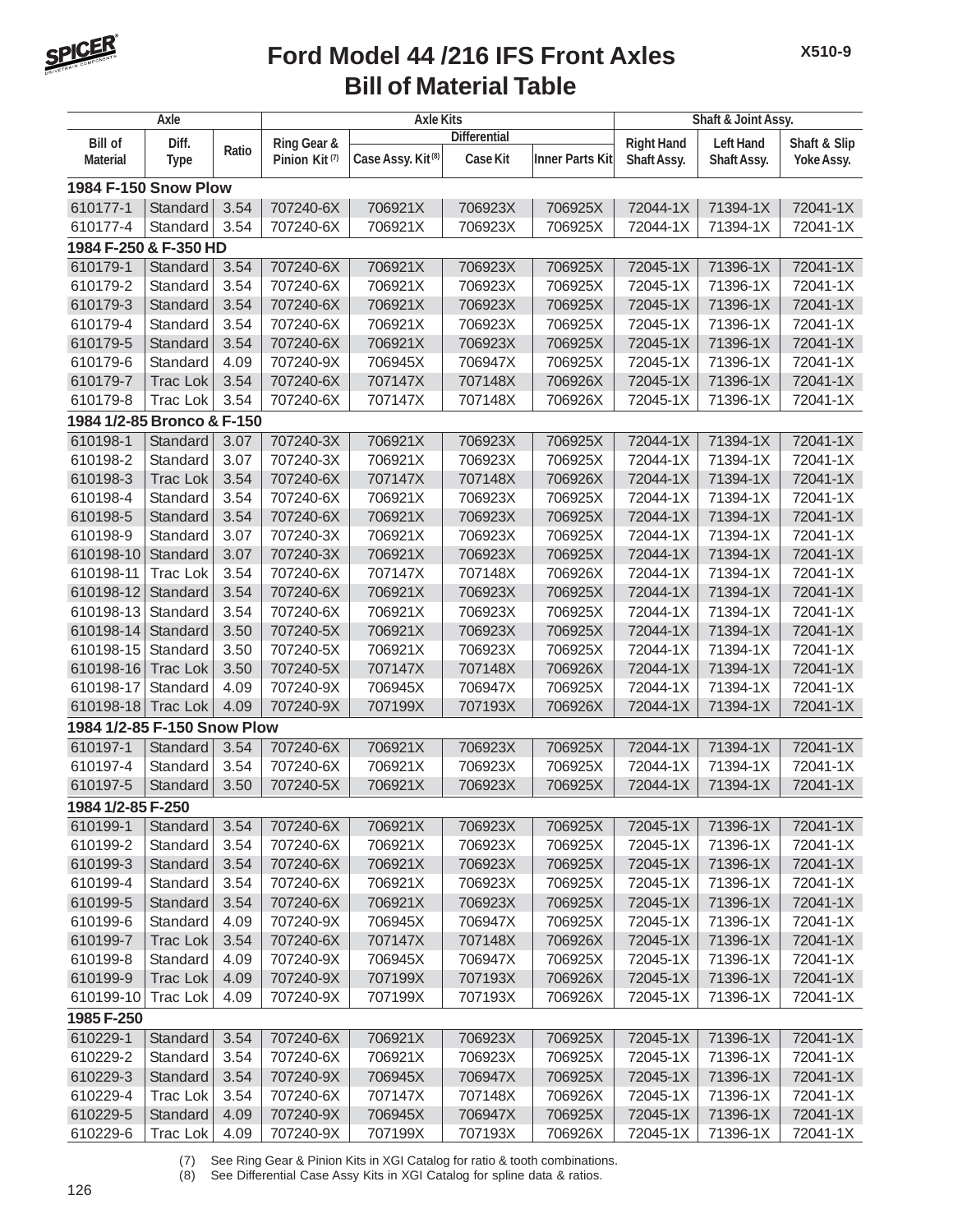

| Axle                     |                             |              | <b>Axle Kits</b>          |                               | Shaft & Joint Assy. |                        |                      |                      |                      |
|--------------------------|-----------------------------|--------------|---------------------------|-------------------------------|---------------------|------------------------|----------------------|----------------------|----------------------|
| <b>Bill of</b>           | Diff.                       |              | Ring Gear &               |                               | <b>Differential</b> |                        | <b>Right Hand</b>    | <b>Left Hand</b>     | Shaft & Slip         |
| <b>Material</b>          | <b>Type</b>                 | Ratio        | Pinion Kit <sup>(7)</sup> | Case Assy. Kit <sup>(8)</sup> | <b>Case Kit</b>     | <b>Inner Parts Kit</b> | <b>Shaft Assy.</b>   | Shaft Assy.          | Yoke Assy.           |
| 1985 F-250 & F-350 HD    |                             |              |                           |                               |                     |                        |                      |                      |                      |
| 610231-1                 | Standard                    | 3.54         | 707240-6X                 | 706921X                       | 706923X             | 706925X                | 72045-1X             | 71396-1X             | 72041-1X             |
| 610231-2                 | Standard                    | 3.54         | 707240-6X                 | 706921X                       | 706923X             | 706925X                | 72045-1X             | 71396-1X             | 72041-1X             |
| 610231-3                 | Standard                    | 4.09         | 707240-9X                 | 706945X                       | 706947X             | 706925X                | 72045-1X             | 71396-1X             | 72041-1X             |
| 610231-4                 | <b>Trac Lok</b>             | 3.54         | 707240-6X                 | 707147X                       | 707148X             | 706926X                | 72045-1X             | 71396-1X             | 72041-1X             |
| 610231-5                 | Standard                    | 4.09         | 707240-9X                 | 706945X                       | 706947X             | 706925X                | 72045-1X             | 71396-1X             | 72041-1X             |
| 610231-6                 | <b>Trac Lok</b>             | 4.09         | 707240-9X                 | 707199X                       | 707193X             | 706926X                | 72045-1X             | 71396-1X             | 72041-1X             |
| 1985 1/2 Bronco & F-150  |                             |              |                           |                               |                     |                        |                      |                      |                      |
| 610241-1                 | Standard                    | 3.07         | 707240-3X                 | 706921X                       | 706923X             | 706925X                | 72044-1X             | 71394-1X             | 72041-1X             |
| 610241-2                 | <b>Trac Lok</b>             | 3.54         | 707240-6X                 | 707147X                       | 707148X             | 706926X                | 72044-1X             | 71394-1X             | 72041-1X             |
| 610241-3                 | Standard                    | 3.54         | 707240-6X                 | 706921X                       | 706923X             | 706925X                | 72044-1X             | 71394-1X             | 72041-1X             |
| 610241-4                 | Standard                    | 3.50         | 707240-5X                 | 706921X                       | 706923X             | 706925X                | 72044-1X             | 71394-1X             | 72041-1X             |
| 610241-5                 | <b>Trac Lok</b>             | 3.50         | 707240-5X                 | 707147X                       | 707148X             | 706926X                | 72044-1X             | 71394-1X             | 72041-1X             |
| 610241-6                 | Standard                    | 4.09         | 707240-9X                 | 706945X                       | 706947X             | 706925X                | 72044-1X             | 71394-1X             | 72041-1X             |
| 610241-7                 | <b>Trac Lok</b>             | 4.09         | 707240-9X                 | 707199X                       | 706982X             | 706926X                | 72044-1X             | 71394-1X             | 72041-1X             |
| 1985 1/2 F-150 Snow Plow |                             |              |                           |                               |                     |                        |                      |                      |                      |
| 610242-1                 | Standard                    | 3.54         | 707240-6X                 | 706921X                       | 706923X             | 706925X                | 72044-1X             | 71394-1X             | 72041-1X             |
| 610242-2                 | Standard                    | 3.50         | 707240-5X                 | 706921X                       | 706923X             | 706925X                | 72044-1X             | 71394-1X             | 72041-1X             |
| 1985 1/2 F-250           |                             |              |                           |                               |                     |                        |                      |                      |                      |
| 610243-1                 | Standard                    | 3.54         | 707240-6X                 | 706921X                       | 706923X             | 706925X                | 72045-1X             | 71396-1X             | 72041-1X             |
| 610243-2                 | Standard                    | 3.54         | 707240-6X                 | 706921X                       | 706923X             | 706925X                | 72045-1X             | 71396-1X             | 72041-1X             |
| 610243-3                 | Standard                    | 4.09         | 707240-9X                 | 706945X                       | 706947X             | 706925X                | 72045-1X             | 71396-1X             | 72041-1X             |
| 610243-4                 | <b>Trac Lok</b>             | 3.54         | 707240-6X                 | 707147X                       | 707148X             | 706926X                | 72045-1X             | 71396-1X             | 72041-1X             |
| 610243-5                 | Standard                    | 4.09         | 707240-9X                 | 706945X                       | 706947X             | 706925X                | 72045-1X             | 71396-1X             | 72041-1X             |
| 610243-6                 | <b>Trac Lok</b>             | 4.09         | 707240-9X                 | 707199X                       | 706982X             | 706926X                | 72045-1X             | 71396-1X             | 72041-1X             |
| 1986 Bronco & F-150      |                             |              |                           |                               |                     |                        |                      |                      |                      |
| 610261-1                 | Standard                    | 3.07         | 707240-3X                 | 706921X                       | 706923X             | 706925X                | 72044-1X             | 71394-1X             | 72041-1X             |
| 610261-2                 | Standard                    | 3.54         | 707240-6X                 | 706921X                       | 706923X             | 706925X                | 72044-1X             | 71394-1X             | 72041-1X             |
| 610261-3                 | Standard                    | 3.50         | 707240-5X                 | 706921X                       | 706923X             | 706925X                | 72044-1X             | 71394-1X             | 72041-1X             |
|                          |                             |              |                           |                               |                     |                        |                      |                      |                      |
| 610262-1                 | Standard<br><b>Trac Lok</b> | 3.07         | 707240-3X                 | 706921X                       | 706923X             | 706925X                | 72044-1X             | 71394-1X             | 72041-1X<br>72041-1X |
| 610262-2                 |                             | 3.54<br>3.54 | 707240-6X<br>707240-6X    | 707147X<br>706921X            | 707148X<br>706923X  | 706926X                | 72044-1X<br>72044-1X | 71394-1X<br>71394-1X | 72041-1X             |
| 610262-3<br>610262-4     | Standard<br>Standard        |              | 707240-5X                 | 706921X                       | 706923X             | 706925X<br>706925X     | 72044-1X             | 71394-1X             | 72041-1X             |
| 610262-5                 | <b>Trac Lok</b>             | 3.50<br>3.50 | 707240-5X                 | 707147X                       | 707148X             | 706926X                | 72044-1X             | 71394-1X             | 72041-1X             |
| 610262-6                 |                             | 4.09         | 707240-9X                 | 706945X                       | 706947X             | 706925X                | 72044-1X             | 71394-1X             | 72041-1X             |
| 610262-7                 | Standard<br>Trac Lok        | 4.09         | 707240-9X                 | 707199X                       | 706982X             | 706926X                | 72044-1X             | 71394-1X             | 72041-1X             |
| 1986 F-150 Snow Plow     |                             |              |                           |                               |                     |                        |                      |                      |                      |
| 610263-1                 |                             |              |                           |                               |                     |                        | 72044-1X             | 71394-1X             | 72041-1X             |
|                          | Standard                    | 3.54         | 707240-6X                 | 706921X                       | 706923X             | 706925X<br>706925X     |                      |                      | 72041-1X             |
| 610263-2                 | Standard                    | 3.50         | 707240-5X                 | 706921X                       | 706923X             |                        | 72044-1X             | 71394-1X             |                      |
| 1986-87 F-250            |                             |              |                           |                               |                     |                        |                      |                      |                      |
| 610264-1                 | Standard                    | 3.54         | 707240-6X                 | 706921X                       | 706923X             | 706925X                | 72045-1X             | 71396-1X             | 72041-1X             |
| 610264-2                 | Standard                    | 3.54         | 707240-6X                 | 706921X                       | 706932X             | 706925X                | 72045-1X             | 71396-1X             | 72041-1X             |
| 610264-3                 | Standard                    | 4.09         | 707240-9X                 | 706945X                       | 706947X             | 706925X                | 72045-1X             | 71396-1X             | 72041-1X             |
| 610264-4                 | <b>Trac Lok</b>             | 3.54         | 707240-6X                 | 707147X                       | 707148X             | 706926X                | 72045-1X             | 71396-1X             | 72041-1X             |
| 610264-5                 | Standard                    | 4.09         | 707240-9X                 | 706945X                       | 706947X             | 706925X                | 72045-1X             | 71396-1X             | 72041-1X             |
| 610264-6                 | <b>Trac Lok</b>             | 4.09         | 707240-9X                 | 707199X                       | 707193X             | 706926X                | 72045-1X             | 71396-1X             | 72041-1X             |
|                          |                             |              |                           |                               |                     |                        |                      |                      |                      |
|                          |                             |              |                           |                               |                     |                        |                      |                      |                      |

(7) See Ring Gear & Pinion Kits in XGI Catalog for ratio & tooth combinations.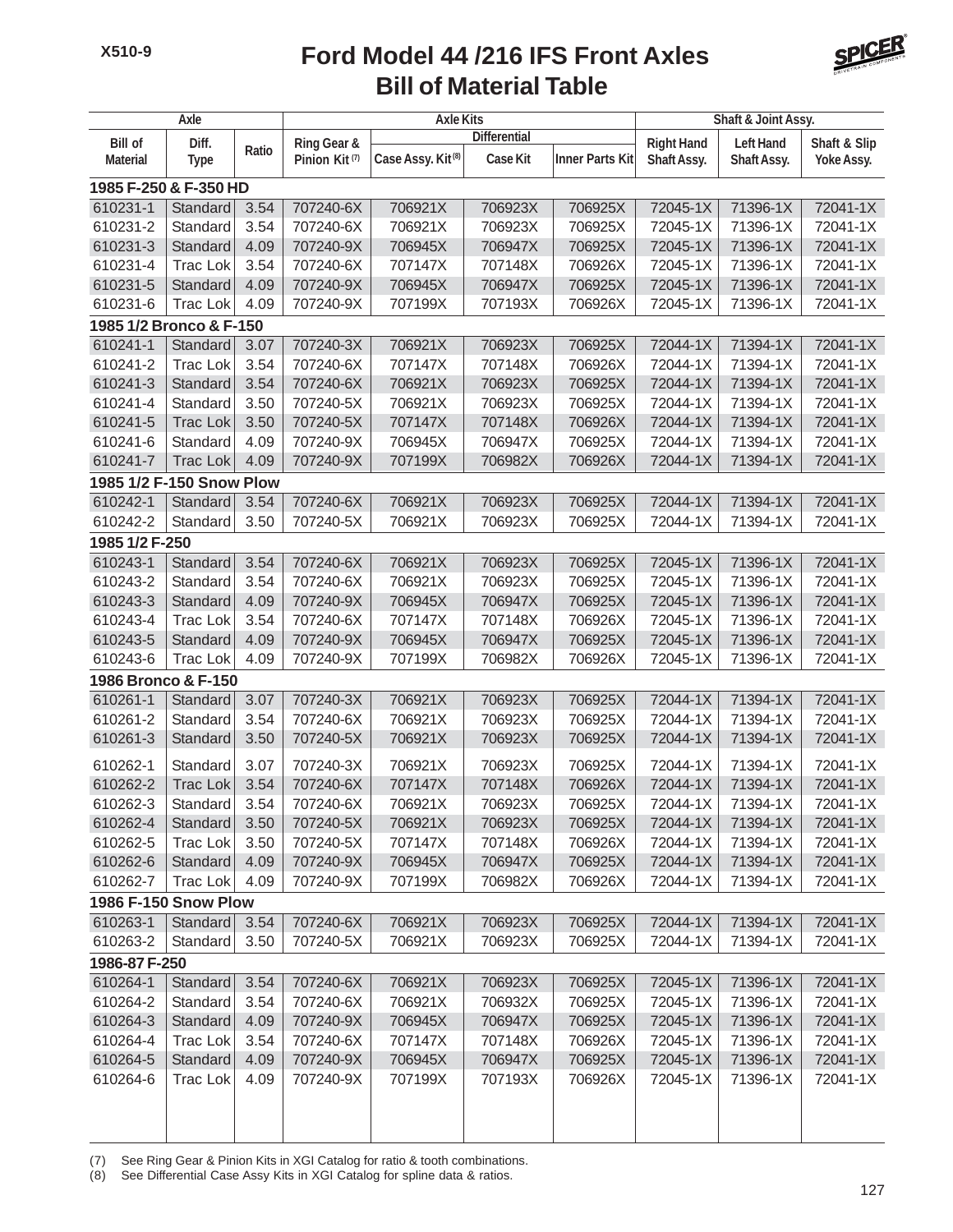

|                                  | Axle                       | <b>Axle Kits</b><br>Shaft & Joint Assy. |                           |                               |                     |                        |                   |                    |              |
|----------------------------------|----------------------------|-----------------------------------------|---------------------------|-------------------------------|---------------------|------------------------|-------------------|--------------------|--------------|
| <b>Bill of</b>                   | Diff.                      |                                         | Ring Gear &               |                               | <b>Differential</b> |                        | <b>Right Hand</b> | <b>Left Hand</b>   | Shaft & Slip |
| <b>Material</b>                  | <b>Type</b>                | Ratio                                   | Pinion Kit <sup>(7)</sup> | Case Assy. Kit <sup>(8)</sup> | <b>Case Kit</b>     | <b>Inner Parts Kit</b> | Shaft Assy.       | <b>Shaft Assy.</b> | Yoke Assy.   |
| 1987-88 Bronco & F-150           |                            |                                         |                           |                               |                     |                        |                   |                    |              |
| 610267-1                         | Standard                   | 3.07                                    | 707240-3X                 | 706921X                       | 706923X             | 706925X                | 73111-1X          | 73112-1X           | 72041-1X     |
| 610267-2                         | <b>Trac Lok</b>            | 3.54                                    | 707240-6X                 | 707147X                       | 707148X             | 706926X                | 73111-1X          | 73112-1X           | 72041-1X     |
| 610267-3                         | Standard                   | 3.54                                    | 707240-6X                 | 706921X                       | 706923X             | 706925X                | 73111-1X          | 73112-1X           | 72041-1X     |
| 610267-4                         | Standard                   | 3.50                                    | 706920-5X                 | 706921X                       | 706923X             | 706925X                | 73111-1X          | 73112-1X           | 72041-1X     |
| 610267-6                         | Standard                   | 4.09                                    | 707240-9X                 | 706945X                       | 706947X             | 706925X                | 73111-1X          | 73112-1X           | 72041-1X     |
| 610268-1                         | Standard                   | 3.07                                    | 707240-3X                 | 706921X                       | 706923X             | 706925X                | 72044-1X          | 71394-1X           | 72041-1X     |
| 610268-2                         | Standard                   | 3.54                                    | 707240-6X                 | 706921X                       | 706923X             | 706925X                | 72044-1X          | 71394-1X           | 72041-1X     |
| 1987-88 F-150 Snow Plow          |                            |                                         |                           |                               |                     |                        |                   |                    |              |
| 610266-1                         | Standard                   | 3.54                                    | 707240-6X                 | 706921X                       | 706923X             | 706925X                | 73111-1X          | 73112-1X           | 72041-1X     |
| 610266-2                         | Standard                   | 3.50                                    | 707240-5X                 | 706921X                       | 706923X             | 706925X                | 73111-1X          | 73112-1X           | 72041-1X     |
| 1988 F-250                       |                            |                                         |                           |                               |                     |                        |                   |                    |              |
| 610306-1                         | Standard                   | 3.54                                    | 707240-6X                 | 706921X                       | 706923X             | 706925X                | 72045-1X          | 71396-1X           | 72041-1X     |
| 610306-2                         | Standard                   | 4.09                                    | 707240-9X                 | 706945X                       | 706947X             | 706925X                | 72045-1X          | 71396-1X           | 72041-1X     |
| 1988 1/2 F-150 Snow Plow, Bronco |                            |                                         |                           |                               |                     |                        |                   |                    |              |
| 610309-1                         | Standard                   | 3.07                                    | 707240-3X                 | 706921X                       | 706923X             | 706925X                | 73111-1X          | 73112-1X           | 72041-1X     |
| 610309-2                         | <b>Trac Lok</b>            | 3.54                                    | 707240-6X                 | 707147X                       | 707148X             | 707149X                | 73111-1X          | 73112-1X           | 72041-1X     |
| 610309-3                         | Standard                   | 3.54                                    | 707240-6X                 | 706921X                       | 706923X             | 706925X                | 73111-1X          | 73112-1X           | 72041-1X     |
| 610309-4                         | Standard                   | 4.09                                    | 707240-9X                 | 706945X                       | 706947X             | 706925X                | 73111-1X          | 73112-1X           | 72041-1X     |
|                                  | 1988 1/2-91 Bronco & F-150 |                                         |                           |                               |                     |                        |                   |                    |              |
| 610311-1                         | Standard                   | 3.54                                    | 707240-6X                 | 706921X                       | 706923X             | 706925X                | 72045-1X          | 71396-1X           | 72041-1X     |
| 610311-2                         | Standard                   | 4.09                                    | 707240-9X                 | 706945X                       | 706947X             | 706925X                | 72045-1X          | 71396-1X           | 72041-1X     |
| 1988 1/2-92 Bronco & F-150       |                            |                                         |                           |                               |                     |                        |                   |                    |              |
| 610310-1                         | Standard                   | 3.07                                    | 707240-3X                 | 706921X                       | 706923X             | 706925X                | 72044-1X          | 71394-1X           | 72041-1X     |
| 610310-2                         | Standard                   | 3.54                                    | 707240-6X                 | 706921X                       | 706923X             | 706925X                | 72044-1X          | 71394-1X           | 72041-1X     |
| 610335-1                         | Standard                   | 3.07                                    | 707240-3X                 | 706921X                       | 706923X             | 706925X                | 72044-1X          | 71394-1X           | 72041-1X     |
| 610335-2                         | <b>Trac Lok</b>            | 3.54                                    | 707240-6X                 | 707147X                       | 707148X             | 707149X                | 72044-1X          | 71394-1X           | 72041-1X     |
| 610335-3                         | Standard                   | 3.54                                    | 707240-6X                 | 706921X                       | 706923X             | 706925X                | 72044-1X          | 71394-1X           | 72041-1X     |
| 610335-4                         | Standard                   | 4.09                                    | 707240-9X                 | 706945X                       | 706947X             | 706925X                | 72044-1X          | 71394-1X           | 72041-1X     |
| 1992 1/2 Bronco & F-150          |                            |                                         |                           |                               |                     |                        |                   |                    |              |
| 610407-1                         | Standard                   | 3.07                                    | 707283-3X                 | 706921X                       | 706923X             | 706925X                | 72044-1X          | 71394-1X           | 72041-1X     |
| 610407-3                         | Standard                   | 3.54                                    | 707283-6X                 | 706921X                       | 706923X             | 706925X                | 72044-1X          | 71394-1X           | 72041-1X     |
| 610408-1                         | Standard                   | 3.07                                    | 707283-3X                 | 706921X                       | 706923X             | 706925X                | 72044-1X          | 71394-1X           | 72041-1X     |
| 610408-3                         | Standard                   | 3.54                                    | 707283-6X                 | 706921X                       | 706923X             | 706925X                | 72044-1X          | 71394-1X           | 72041-1X     |
| 610408-4                         | Standard                   | 4.09                                    | 707283-9X                 | 706945X                       | 706947X             | 706925X                | 72044-1X          | 71394-1X           | 72041-1X     |
| 610408-6                         | <b>Trac Lok</b>            | 3.54                                    | 707283-6X                 | 707147X                       | 707148X             | 707149X                | 72044-1X          | 71394-1X           | 72041-1X     |
| 610408-7                         | Standard                   | 3.07                                    | 707283-3X                 | 706921X                       | 706923X             | 706925X                | 72044-1X          | 71394-1X           | 72041-1X     |
| 610408-9                         | Standard                   | 3.54                                    | 707283-6X                 | 706921X                       | 706923X             | 706925X                | 72044-1X          | 71394-1X           | 72041-1X     |
| 1993-93 1/2 Bronco - ABS         |                            |                                         |                           |                               |                     |                        |                   |                    |              |
| 610411-1                         | Standard                   | 3.07                                    | 707283-3X                 | 706921X                       | 706923X             | 706925X                | 74820-1X          | 74813-1X           | 72041-1X     |
| 610411-2                         | Trac Lok                   | 3.54                                    | 707283-6X                 | 707147X                       | 707148X             | 707149X                | 74820-1X          | 74813-1X           | 72041-1X     |
| 610411-3                         | Standard                   | 3.54                                    | 707283-6X                 | 706921X                       | 706923X             | 706925X                | 74820-1X          | 74813-1X           | 72041-1X     |
| 610411-4                         | Standard                   | 4.09                                    | 707283-9X                 | 706945X                       | 706947X             | 706925X                | 74820-1X          | 74813-1X           | 72041-1X     |
| 610411-7                         | Standard                   | 3.07                                    | 707283-3X                 | 706921X                       | 706923X             | 706925X                | 74820-1X          | 74813-1X           | 72041-1X     |
| 610411-8                         | Standard                   | 3.54                                    | 707283-6X                 | 706921X                       | 706923X             | 706925X                | 74820-1X          | 74813-1X           | 72041-1X     |
|                                  |                            |                                         |                           |                               |                     |                        |                   |                    |              |
|                                  |                            |                                         |                           |                               |                     |                        |                   |                    |              |
|                                  |                            |                                         |                           |                               |                     |                        |                   |                    |              |

(7) See Ring Gear & Pinion Kits in XGI Catalog for ratio & tooth combinations.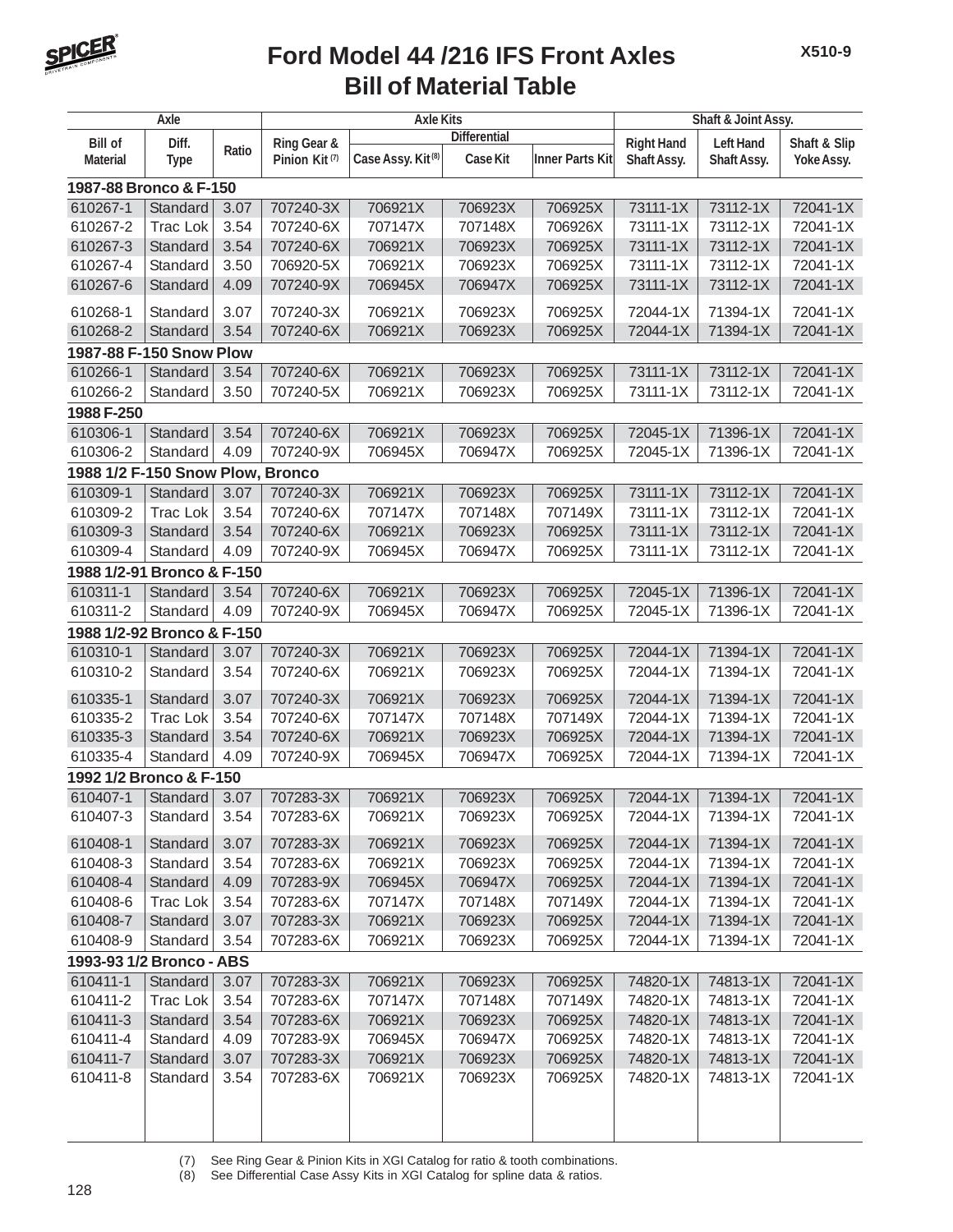

| Axle                       |                             |              |                           | <b>Axle Kits</b>              |                     | Shaft & Joint Assy.    |                      |                      |                      |
|----------------------------|-----------------------------|--------------|---------------------------|-------------------------------|---------------------|------------------------|----------------------|----------------------|----------------------|
| <b>Bill of</b>             | Diff.                       |              | Ring Gear &               |                               | <b>Differential</b> |                        | <b>Right Hand</b>    | <b>Left Hand</b>     | Shaft & Slip         |
| <b>Material</b>            | <b>Type</b>                 | Ratio        | Pinion Kit <sup>(7)</sup> | Case Assy. Kit <sup>(8)</sup> | <b>Case Kit</b>     | <b>Inner Parts Kit</b> | <b>Shaft Assy.</b>   | Shaft Assy.          | Yoke Assy.           |
| 1993-93 1/2 Bronco & F-150 |                             |              |                           |                               |                     |                        |                      |                      |                      |
| 610414-1                   | Standard                    | 3.07         | 707283-3X                 | 706921X                       | 706923X             | 706925X                | 74820-1X             | 74813-1X             | 72041-1X             |
| 610414-3                   | Standard                    | 3.54         | 707283-6X                 | 706921X                       | 706923X             | 706925X                | 74820-1X             | 74813-1X             | 72041-1X             |
| 610414-4                   | Standard                    | 4.09         | 707283-9X                 | 706945X                       | 706947X             | 706925X                | 74820-1X             | 74813-1X             | 72041-1X             |
| 610414-6                   | <b>Trac Lok</b>             | 3.54         | 707283-6X                 | 707147X                       | 707148X             | 707149X                | 74820-1X             | 74813-1X             | 72041-1X             |
| 610414-7                   | Standard                    | 3.07         | 707283-3X                 | 706921X                       | 706923X             | 706925X                | 74820-1X             | 74813-1X             | 72041-1X             |
| 610414-9                   | Standard                    | 3.54         | 707283-6X                 | 706921X                       | 706923X             | 706925X                | 74820-1X             | 74813-1X             | 72041-1X             |
| 1994 Bronco - ABS          |                             |              |                           |                               |                     |                        |                      |                      |                      |
| 610443-3                   | Standard                    | 3.54         | 707283-6X                 | 706921X                       | 706923X             | 706925X                | 74820-1X             | 74813-1X             | 72041-1X             |
| 610443-9                   | Standard                    | 3.54         | 707283-6X                 | 706921X                       | 706923X             | 706925X                | 74820-1X             | 74813-1X             | 72041-1X             |
| 610447-3                   | Standard                    | 3.54         | 707283-6X                 | 706921X                       | 706923X             | 706925X                | 74820-1X             | 74813-1X             | 72041-1X             |
| 610447-9                   | Standard                    | 3.54         | 707283-6X                 | 706921X                       | 706923X             | 706925X                | 74820-1X             | 74813-1X             | 72041-1X             |
| 610447-10                  | Standard                    | 3.54         | 707283-6X                 | 706921X                       | 706923X             | 706925X                | 74820-1X             | 74813-1X             | 72041-1X             |
| 1994 Bronco & F-150        |                             |              |                           |                               |                     |                        |                      |                      |                      |
| 610444-1                   | Standard                    | 3.07         | 707283-3X                 | 706921X                       | 706923X             | 706925X                | 74820-1X             | 74813-1X             | 72041-1X             |
| 610444-2                   | Standard                    | 3.31         | 707283-4X                 | 706921X                       | 706923X             | 706925X                | 74820-1X             | 74813-1X             | 72041-1X             |
| 610444-3                   | Standard                    | 3.54         | 707283-6X                 | 706921X                       | 706923X             | 706925X                | 74820-1X             | 74813-1X             | 72041-1X             |
| 610444-4                   | Standard                    | 4.09         | 707283-9X                 | 706945X                       | 706947X             | 706925X                | 74820-1X             | 74813-1X             | 72041-1X             |
| 610444-5                   | <b>Trac Lok</b>             | 3.31         | 707283-4X                 | 707147X                       | 707148X             | 707149X                | 74820-1X             | 74813-1X             | 72041-1X             |
| 610444-6                   | <b>Trac Lok</b>             | 3.54         | 707283-6X                 | 707147X                       | 707148X             | 707149X                | 74820-1X             | 74813-1X             | 72041-1X             |
| 610444-7                   | Standard                    | 3.07         | 707283-3X                 | 706921X                       | 706923X             | 706925X                | 74820-1X             | 74813-1X             | 72041-1X             |
| 610444-8                   | Standard                    | 3.31         | 707283-4X                 | 706921X                       | 706923X             | 706925X                | 74820-1X             | 74813-1X             | 72041-1X             |
| 610444-9                   | Standard                    | 3.54         | 707283-6X                 | 706921X                       | 706923X             | 706925X                | 74820-1X             | 74813-1X             | 72041-1X             |
| 1995 Bronco & F-150        |                             |              |                           |                               |                     |                        |                      |                      |                      |
| 610446-1                   | Standard                    | 3.07         | 707283-3X                 | 706921X                       | 706923X             | 706925X                | 74820-1X             | 74813-1X             | 72041-1X             |
| 610446-2                   | Standard                    | 3.31         | 707283-4X                 | 706921X                       | 706923X             | 706925X                | 74820-1X             | 74813-1X             | 72041-1X             |
| 610446-3                   | Standard                    | 3.54         | 707283-6X                 | 706921X                       | 706923X             | 706925X                | 74820-1X             | 74813-1X             | 72041-1X             |
| 610446-5                   | Trac Lok                    | 3.31         | 707283-4X                 | 707147X                       | 707148X             | 707149X                | 74820-1X             | 74813-1X             | 72041-1X             |
| 610446-6                   | <b>Trac Lok</b>             | 3.54         | 707283-6X                 | 707147X                       | 707148X             | 707149X                | 74820-1X             | 74813-1X             | 72041-1X             |
| 610446-10                  | Standard                    | 3.07         | 707283-3X                 | 706921X                       | 706923X             | 706925X                | 74820-1X             | 74813-1X             | 72041-1X             |
| 610446-11                  | Standard                    | 3.31         | 707283-4X                 | 706921X                       | 706923X             | 706925X                | 74820-1X             | 74813-1X             | 72041-1X             |
| 610446-12 Standard 3.54    |                             |              | 707283-6X                 | 706921X                       | 706923X             | 706925X                | 74820-1X             | 74813-1X             | 72041-1X             |
| 1996 1/2 Bronco - ABS      |                             |              |                           |                               |                     |                        |                      |                      |                      |
| 610608-1                   | Standard                    | 3.54         | 707283-6X                 | 707461X                       | 706923X             | 706925X                | 74820-1X             | 74813-1X             | 72041-1X             |
| 610608-2                   | Standard                    | 3.54         | 707283-6X                 | 707461X                       | 706923X             | 706925X                | 74820-1X             | 74813-1X             | 72041-1X             |
| 1996 1/2 Bronco & F-150    |                             |              |                           |                               |                     |                        |                      |                      |                      |
| 610607-1                   | Standard                    | 3.07         | 707283-3X                 | 707461X                       | 706923X             | 706925X                | 74820-1X             | 74813-1X             | 72041-1X             |
| 610607-2                   | Standard                    | 3.31         | 707283-4X                 | 707461X                       | 706923X             | 706925X                | 74820-1X             | 74813-1X             | 72041-1X             |
| 610607-3                   | Standard                    | 3.54         | 707283-6X                 | 707461X                       | 706923X             | 706925X                | 74820-1X             | 74813-1X             | 72041-1X             |
| 610607-4                   | Standard                    | 4.09         | 707283-9X                 | 706945X                       | 706947X             | 706925X                | 74820-1X             | 74813-1X             | 72041-1X             |
| 610607-5                   |                             |              | 707283-4X                 |                               |                     | 707149X                | 74820-1X             | 74813-1X             | 72041-1X             |
| 610607-6                   | <b>Trac Lok</b><br>Trac Lok | 3.31<br>3.54 | 707283-6X                 | 707147X<br>707147X            | 707148X<br>707148X  | 707149X                | 74820-1X             | 74813-1X             | 72041-1X             |
|                            |                             |              |                           |                               |                     |                        |                      |                      |                      |
| 610607-7<br>610607-8       | Standard<br>Standard        | 3.07<br>3.31 | 707283-3X<br>707283-4X    | 707461X<br>707461X            | 706923X<br>706923X  | 706925X<br>706925X     | 74820-1X<br>74820-1X | 74813-1X<br>74813-1X | 72041-1X<br>72041-1X |
| 610607-9                   |                             |              | 707283-6X                 | 707461X                       | 706923X             | 706925X                | 74820-1X             | 74813-1X             | 72041-1X             |
|                            | Standard                    | 3.54         |                           |                               |                     |                        |                      |                      |                      |

(7) See Ring Gear & Pinion Kits in XGI Catalog for ratio & tooth combinations.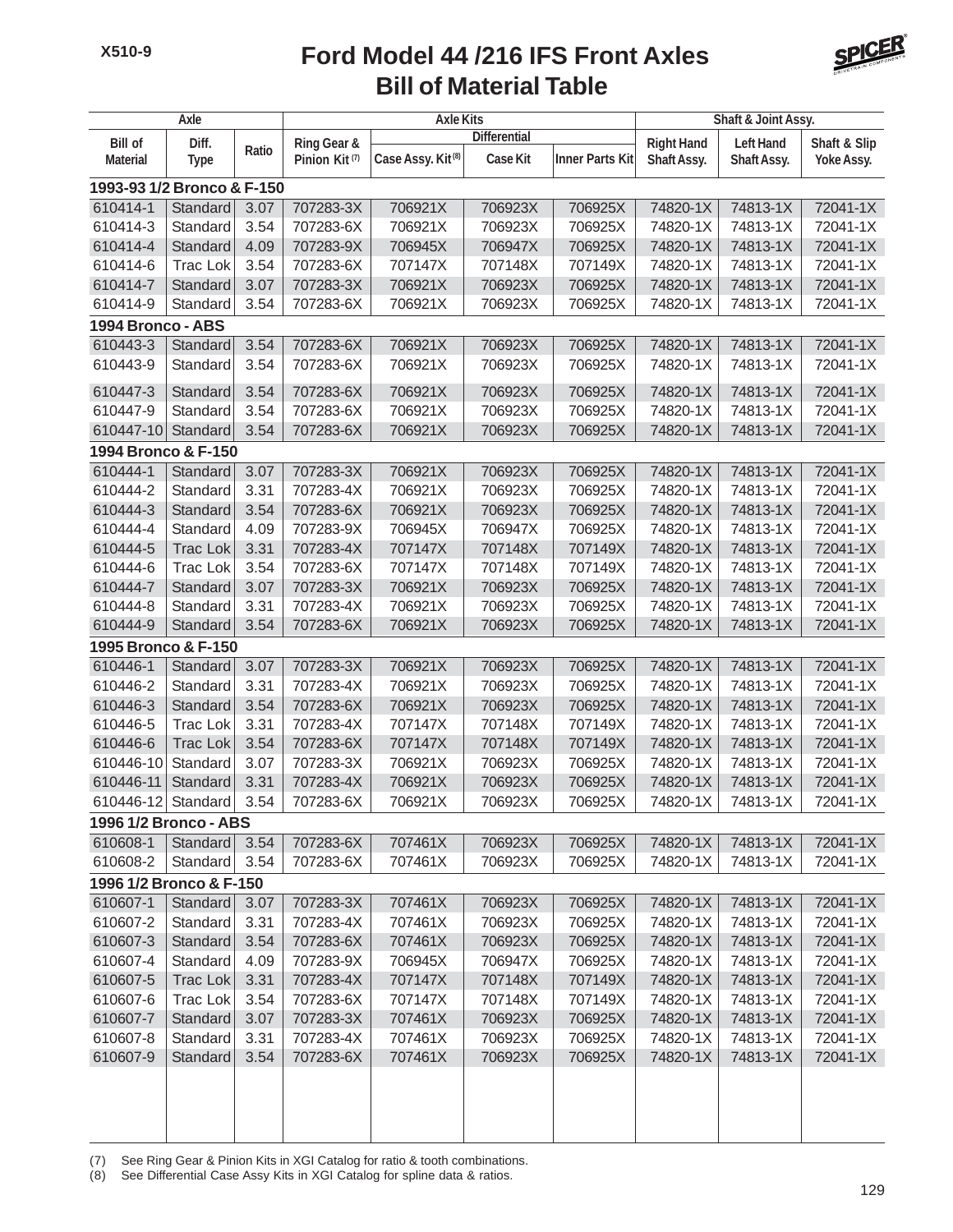

|                | Kits & Parts - Use With All Applications       |                          |          |          |                          |          |          |  |  |
|----------------|------------------------------------------------|--------------------------|----------|----------|--------------------------|----------|----------|--|--|
|                | <b>Description &amp; Item Number (Refer to</b> |                          |          |          | <b>Bills of Material</b> |          |          |  |  |
|                | "Exploded View" at the front of this section)  |                          | 610062   | 610063   | 610146                   | 610166   | 610167   |  |  |
| $\mathbf{1}$   | Slinger Shim - Inner Pinion Bearing            | 5                        | 30764    | 30764    | 30764                    | 30764    | 30764    |  |  |
| $\overline{2}$ | KIT - Inner Pinion Bearing                     | 6                        | 706031X  | 706031X  | 706031X                  | 706031X  | 706031X  |  |  |
| 3              | Baffle - Pinion Bearing                        | $\overline{7}$           | 30765    | 30765    | 30765                    | 30765    | 30765    |  |  |
| 4              | Gear - Differential (std)                      | 24                       | 31487    | 31487    | 31487                    | 31487    | 40194    |  |  |
| 5              | Thrustwasher - Differential Gear (std)         | 27                       | 32121    | 32121    | 32121                    | 32121    | 32121    |  |  |
| 6              | Slinger                                        | 33                       | 36364    | 36364    | 36364                    | 36364    | 36364    |  |  |
| $\overline{7}$ | Oil Seal                                       | 34                       | 38128    | 38128    | 38128                    | 38128    | 38128    |  |  |
| 8              | Spacer - Wheel Bearing Spindle                 | 35                       | 38106    | 38106    | 38106                    | 38106    | 38106    |  |  |
| 9              | $Bolt - Hex$                                   | 44                       | 36326-1  | 36326-1  | 36326-1                  | 36326-1  | 36326-1  |  |  |
| 10             | Nut                                            | 45                       | 500381-3 | 500381-3 | 500381-3                 | 500381-3 | 500381-3 |  |  |
| 11             | Stop Screw                                     | 46                       | 31026-1  | 31026-1  | 31026-1                  | 31026-1  | 31026-1  |  |  |
| 12             | Seal - Needle Bearing                          | 48                       | 36361    | 36361    | 36361                    | 36361    | 36361    |  |  |
| 13             | Spindle                                        | 50                       | 41928    | 41929    | 41929                    | 41928    | 41928    |  |  |
| 14             | KIT - Spindle Seal & Bearing                   | $\overline{\phantom{m}}$ | 706527X  | 706527X  | 706527X                  | 706527X  | 706527X  |  |  |
| 15             | KIT - Spindle (33, 34, 35, 48, 49, 50)         | $\overline{\phantom{a}}$ | 707178X  | 707043X  | 707043X                  | 707178X  | 707178X  |  |  |
| 16             | Spindle Assembly (inc 48, 49, 50)              | $\overline{a}$           | 73182X   | 73183X   | 73183X                   | 73182X   | 73182X   |  |  |
| 17             | Lock Nut (qty 10)                              | 51                       | 35704    | 35704    | 35704                    | 35704    | 35704    |  |  |
| 18             | Oil Seal                                       | 52                       | 40709    | 40709    | 40709                    | 40709    | 40709    |  |  |
| 19             | KIT - Inner Wheel Bearing                      | 53                       | 706110X  | 706690X  | 706690X                  | 706110X  | 706110X  |  |  |
| 20             | Nut & Pin Assembly                             | 56                       | 21588X   | 21588X   | 21588X                   | 21588X   | 21588X   |  |  |
| 21             | Lock Nut                                       | 57                       | 36569    | 36569    | 39909                    | 39909    | 39909    |  |  |
| 22             | Spindle Nut                                    | 58                       | 31139    | 31139    | 31139                    | 31139    | 31139    |  |  |
| 23             | Axle Shaft Retainer                            | 59                       |          |          |                          |          |          |  |  |
| 24             | Snap Ring                                      | 60                       |          |          |                          |          |          |  |  |
| 25             | Snap Ring                                      | 61                       | 620147   | 620147   | 620147                   | 620147   | 620147   |  |  |
| 26             | Snap Ring                                      | 62                       | 620430   | 620430   | 620430                   | 620430   | 620430   |  |  |
| 27             | Screw - Socket Head (Hub Lok)                  | 64                       | 620432   | 45886    | 45886                    | 45886    | 45886    |  |  |
| 28             | KIT - Unit Bearing & Seal                      | $\overline{a}$           | 700154   | 700154   | 700154                   | 700154   | 706948X  |  |  |
| 29             | Oil Seal                                       | 71                       | 35938    | 35938    | 35938                    | 35938    | 40773    |  |  |
| 30             | Bearing                                        | 72                       | 565909   | 565909   | 565909                   | 565909   | 566121   |  |  |
| 31             | Retainer - Oil Seal                            | N.I.                     | 620435   | 620435   | 620435                   | 620435   |          |  |  |
| 32             | Retainer - Bearing Ring                        | N.I.                     | 36121    | 36121    | 36121                    | 36121    |          |  |  |
| 33             | Wheel Bearing Retainer Assembly                | 84                       |          |          |                          |          |          |  |  |
| 34             | PKG - Washer                                   | N.I.                     |          |          |                          |          |          |  |  |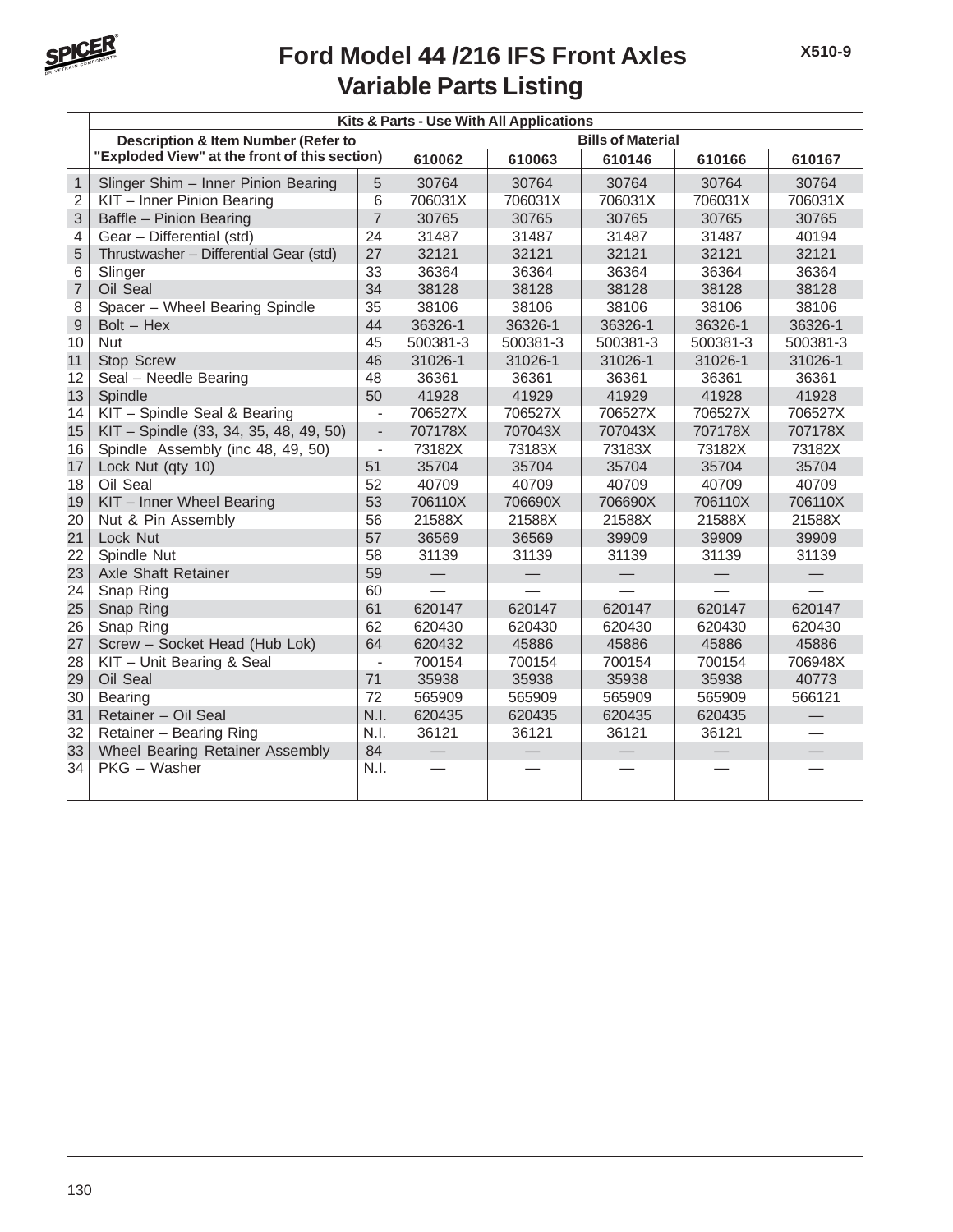

|                | Kits & Parts - Use With All Applications                   |                          |                          |                          |                          |                                |          |  |
|----------------|------------------------------------------------------------|--------------------------|--------------------------|--------------------------|--------------------------|--------------------------------|----------|--|
|                | <b>Description &amp; Item Number</b>                       |                          |                          |                          | <b>Bills of Material</b> |                                |          |  |
|                | (Refer to "Exploded View" at<br>the front of this section) |                          | 610168                   | 610169                   | 610177<br>610178         | 610179                         | 610185   |  |
| $\mathbf{1}$   | Slinger Shim - Inner Pinion Bearing                        | 5                        | 30764                    | 30764                    | 30764                    | 30764                          | 30764    |  |
| $\sqrt{2}$     | KIT - Inner Pinion Bearing                                 | 6                        | 706031X                  | 706031X                  | 706031X                  | 706031X                        | 706031X  |  |
| 3              | Baffle - Pinion Bearing                                    | $\overline{7}$           | 30765                    | 30765                    | 30765                    | 30765                          | 30765    |  |
| 4              | Gear - Differential (std)                                  | 24                       | 40194                    | 40194                    | 40194                    | 40194                          | 31487    |  |
| 5              | Thrustwasher - Differential Gear (std)                     | 27                       | 32121                    | 32121                    | 32121                    | 32121                          | 32121    |  |
| 6              | Slinger                                                    | 33                       | 36364                    | 36364                    | 36364                    | 36364                          | 36364    |  |
| $\overline{7}$ | Oil Seal                                                   | 34                       | 38128                    | 38128                    | 38128                    | 38128                          | 38128    |  |
| 8              | Spacer - Wheel Bearing Spindle                             | 35                       | 38106                    | 38106                    | 38106                    | 38106                          | 38106    |  |
| $\overline{9}$ | Bolt - Hex                                                 | 44                       | 36326-1                  | 36326-1                  | 36326-1                  | 36326-1                        | 36326-1  |  |
| 10             | Nut                                                        | 45                       | 500381-3                 | 500381-3                 | 500381-3                 | 500381-3                       | 500381-3 |  |
| 11             | Stop Screw                                                 | 46                       | 31026-1                  | 31026-1                  | 31026-1                  | 31026-1                        | 31026-1  |  |
| 12             | Seal - Needle Bearing                                      | 48                       | 36361                    | 36361                    | 36361                    | 36361                          | 36361    |  |
| 13             | Spindle                                                    | 50                       | 41928                    | 41929                    | 41928                    | 41929                          | 41928    |  |
| 14             | KIT - Spindle Seal & Bearing                               | $\overline{\phantom{a}}$ | 706527X                  | 706527X                  | 706527X                  | 706527X                        | 706527X  |  |
| 15             | KIT - Spindle (33, 34, 35, 48, 49, 50)                     | $\blacksquare$           | 707178X                  | 707043X                  | 707178X                  | 707043X                        | 707178X  |  |
| 16             | Spindle Assembly (inc 48, 49, 50)                          | $\overline{\phantom{a}}$ | 73182X                   | 73183X                   | 73182X                   | 73183X                         | 73182X   |  |
| 17             | Lock Nut (qty 10)                                          | 51                       | 35704                    | 35704                    | 35704                    | 35704                          | 35704    |  |
| 18             | Oil Seal                                                   | 52                       | 40709                    | 40709                    | 40709                    | 40709                          | 40709    |  |
| 19             | KIT - Inner Wheel Bearing                                  | 53                       | 706110X                  | 706690X                  | 706110X                  | 706690X                        | 706110X  |  |
| 20             | Nut & Pin Assembly                                         | 56                       | 21588X                   | 21588X                   | 21588X                   | 21588X                         | 21588X   |  |
| 21             | Lock Nut                                                   | 57                       | 39909                    | 39909                    | 39909                    | 39909                          | 39909    |  |
| 22             | Spindle Nut                                                | 58                       | 31139                    | 31139                    | 31139                    | 31139                          | 31139    |  |
| 23             | <b>Axle Shaft Retainer</b>                                 | 59                       |                          |                          |                          |                                |          |  |
| 24             | Snap Ring                                                  | 60                       |                          |                          |                          |                                |          |  |
| 25             | Snap Ring                                                  | 61                       | 620147                   | 620147                   | 620147                   | 620147                         | 620147   |  |
| 26             | Snap Ring                                                  | 62                       | 620430                   | 620430                   | 620430                   | 620430                         | 620430   |  |
| 27             | Screw - Socket Head (Hub Lok)                              | 64                       |                          | 45886                    | 45886                    | 45886                          | 45886    |  |
| 28             | KIT - Unit Bearing & Seal                                  |                          | 706948X                  | 706948X                  | 706948X                  | 706948X                        | 700154   |  |
| 29             | Oil Seal                                                   | 71                       | 40773                    | 40773                    | 40773                    | 40773                          | 35938    |  |
| 30             | Bearing                                                    | 72                       | 566121                   | 566121                   | 566121                   | 566121                         | 565909   |  |
| 31             | Retainer - Oil Seal                                        | N.I.                     |                          |                          |                          | $\overbrace{\phantom{123331}}$ | 620435   |  |
| 32             | Retainer - Bearing Ring                                    | N.I.                     |                          |                          |                          |                                | 36121    |  |
| 33             | Wheel Bearing Retainer Assembly                            | 84                       | $\overline{\phantom{0}}$ | $\overline{\phantom{0}}$ |                          | $\overline{\phantom{0}}$       |          |  |
| 34             | PKG - Washer                                               | N.I.                     |                          |                          |                          |                                |          |  |

(See next page for additional bills of material)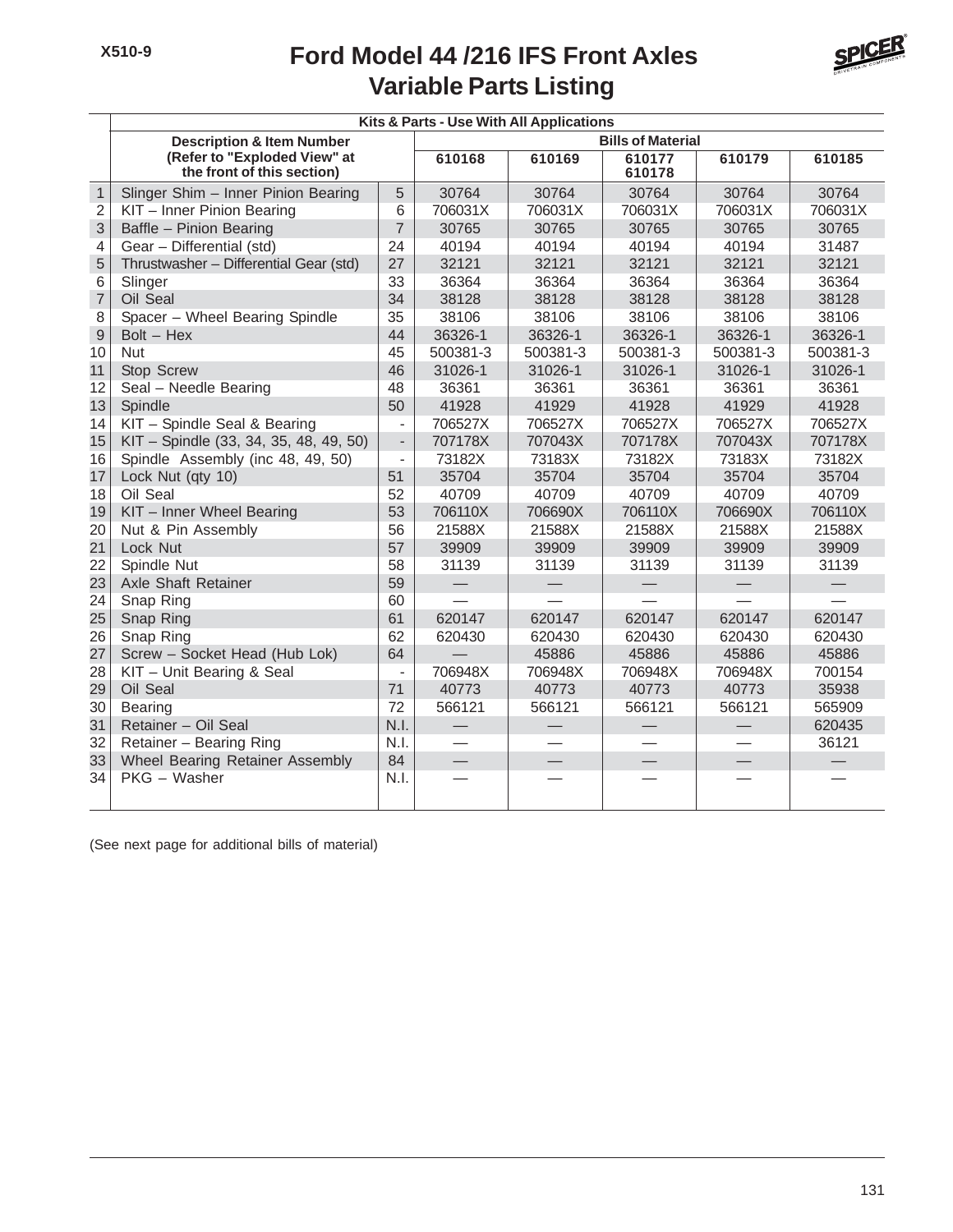

|                | Kits & Parts - Use With All Applications                   |                |                   |                            |                            |                          |                          |  |  |  |
|----------------|------------------------------------------------------------|----------------|-------------------|----------------------------|----------------------------|--------------------------|--------------------------|--|--|--|
|                | <b>Description &amp; Item Number</b>                       |                |                   |                            | <b>Bills of Material</b>   |                          |                          |  |  |  |
|                | (Refer to "Exploded View" at<br>the front of this section) |                | 610197<br>610198  | 610199<br>610229<br>610231 | 610241<br>610242<br>610243 | 610261                   | 610262<br>610263         |  |  |  |
| $\mathbf{1}$   | Slinger Shim - Inner Pinion Bearing                        | 5              | 30764             | 30764                      | 30764                      | 30764                    | 30764                    |  |  |  |
| $\overline{2}$ | KIT - Inner Pinion Bearing                                 | 6              | 706031X           | 706031X                    | 706031X                    | 706031X                  | 706031X                  |  |  |  |
| 3              | Baffle - Pinion Bearing                                    | $\overline{7}$ | 30765             | 30765                      | 30765                      | 30765                    | 30765                    |  |  |  |
| 4              | Gear - Differential (std)                                  | 24             | 40194             | 40194                      | 40194                      | 40194                    | 40194                    |  |  |  |
| 5              | Thrustwasher - Differential Gear (std)                     | 27             | 32121             | 32121                      | 32121                      | 32121                    | 32121                    |  |  |  |
| 6              | Slinger                                                    | 33             | 36364             | 36364                      | 36364                      | 36364                    | 36364                    |  |  |  |
| $\overline{7}$ | Oil Seal                                                   | 34             | 38128             | 38128                      | 38128                      | 38128                    | 38128                    |  |  |  |
| 8              | Spacer - Wheel Bearing Spindle                             | 35             | 38106             | 38106                      | 38106                      | 38106                    | 38106                    |  |  |  |
| $\mathsf 9$    | $Bolt - Hex$                                               | 44             | 36326-1           | 36326-1                    | 36326-1                    | 36326-1                  | 36326-1                  |  |  |  |
| 10             | <b>Nut</b>                                                 | 45             | 500381-3          | 500381-3                   | 500381-3                   | 500381-3                 | 500381-3                 |  |  |  |
| 11             | <b>Stop Screw</b>                                          | 46             | 31026-1           | 31026-1                    | 31026-1                    | 31026-1                  | 31026-1                  |  |  |  |
| 12             | Seal - Needle Bearing                                      | 48             | 36361             | 36361                      | 36361                      | 36361                    | 36361                    |  |  |  |
| 13             | Spindle                                                    | 50             | 41928             | 41929                      | 41929                      | 41928                    | 41928                    |  |  |  |
| 14             | KIT - Spindle Seal & Bearing                               | $\overline{a}$ | 706971X           | 706971X                    | 706971X                    | 706971X                  | 706971X                  |  |  |  |
| 15             | KIT - Spindle (33, 34, 35, 48, 49, 50)                     | $\overline{a}$ | 707178X           | 707043X                    | 707043X                    | 707178X                  | 707178X                  |  |  |  |
| 16             | Spindle Assembly (inc 48, 49, 50)                          | $\overline{a}$ | 73182X            | 73183X                     | 73182X                     | 73182X                   | 73182X                   |  |  |  |
| 17             | Lock Nut (qty 10)                                          | 51             | 35704             | 35704                      | 35704                      | 35704                    | 35704                    |  |  |  |
| 18             | Oil Seal                                                   | 52             | 40709             | 40709                      | 40709                      | 40709                    | 40709                    |  |  |  |
| 19             | KIT - Inner Wheel Bearing                                  | 53             | 706110X           | 706690X                    | 706110X                    | 706110X                  | 706110X                  |  |  |  |
| 20             | Nut & Pin Assembly                                         | 56             | 21588X            | 21588X                     | 21588X                     | 21588X                   | 42390                    |  |  |  |
| 21             | Lock Nut                                                   | 57             | 39909             | 39909                      |                            | 39909                    |                          |  |  |  |
| 22             | Spindle Nut                                                | 58             | 31139             | 31139                      |                            | 31139                    |                          |  |  |  |
| 23             | Axle Shaft Retainer                                        | 59             |                   |                            |                            | 39907                    |                          |  |  |  |
| 24             | Snap Ring                                                  | 60             |                   |                            |                            | 39908                    |                          |  |  |  |
| 25             | Snap Ring                                                  | 61             | 620147            | 620147                     | 620147                     | $\overline{\phantom{0}}$ | 620147                   |  |  |  |
| 26             | Snap Ring                                                  | 62             | 620430            | 620430                     | 620430                     | $\equiv$                 | 620430                   |  |  |  |
| 27             | Screw - Socket Head (Hub Lok)                              | 64             | 45886             | 45886                      | 45886                      |                          | 45886                    |  |  |  |
| 28             | KIT - Unit Bearing & Seal                                  | $\overline{a}$ | 706948X           | 706948X                    | 706948X                    | 706948X                  | 706948X                  |  |  |  |
| 29             | Oil Seal                                                   | 71             | 40773             | 40773                      | 40773                      | 40773                    | 40773                    |  |  |  |
| 30             | Bearing                                                    | 72             | 566121            | 566121                     | 566121                     | 566121                   | 566121                   |  |  |  |
| 31             | Retainer - Oil Seal                                        | N.I.           |                   |                            |                            |                          |                          |  |  |  |
| 32             | Retainer - Bearing Ring                                    | N.I.           |                   |                            |                            |                          |                          |  |  |  |
| 33             | Wheel Bearing Retainer Assembly                            | 84             | $\qquad \qquad -$ |                            | $\qquad \qquad$            | $\overline{\phantom{0}}$ | $\overline{\phantom{0}}$ |  |  |  |
| 34             | PKG - Washer                                               | N.I.           |                   |                            |                            |                          |                          |  |  |  |
|                |                                                            |                |                   |                            |                            |                          |                          |  |  |  |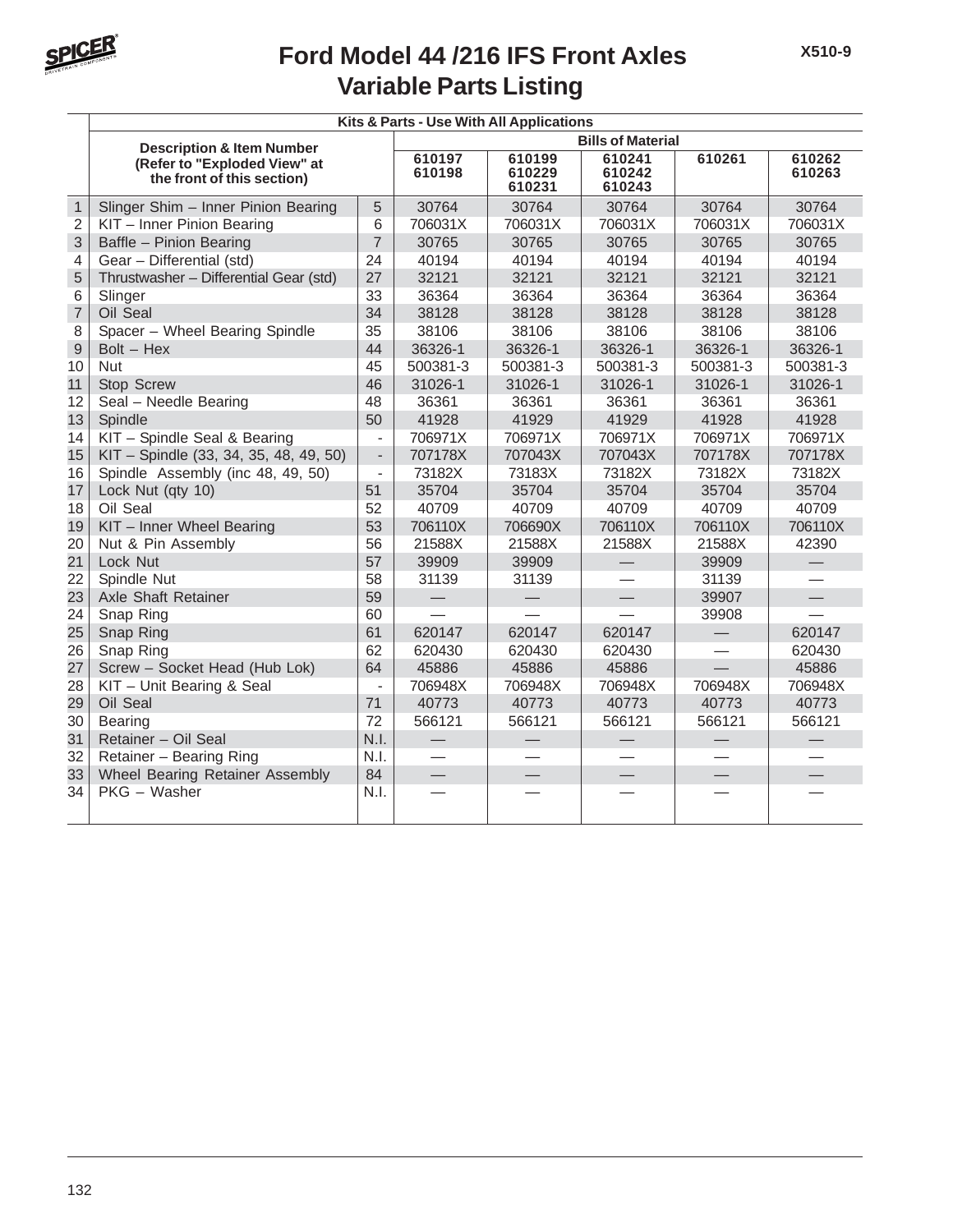

|                | Kits & Parts - Use With All Applications                   |                          |                   |                          |                          |                          |          |  |  |
|----------------|------------------------------------------------------------|--------------------------|-------------------|--------------------------|--------------------------|--------------------------|----------|--|--|
|                | <b>Description &amp; Item Number</b>                       |                          |                   |                          | <b>Bills of Material</b> |                          |          |  |  |
|                | (Refer to "Exploded View" at<br>the front of this section) |                          | 610264            | 610266                   | 610267                   | 610268                   | 610306   |  |  |
| $\mathbf{1}$   | Slinger Shim - Inner Pinion Bearing                        | 5                        | 30764             | 30764                    | 30764                    | 30764                    | 30764    |  |  |
| $\sqrt{2}$     | KIT - Inner Pinion Bearing                                 | 6                        | 706031X           | 706031X                  | 706031X                  | 706031X                  | 706031X  |  |  |
| 3              | Baffle - Pinion Bearing                                    | $\overline{7}$           | 30765             | 30765                    | 30765                    | 30765                    | 30765    |  |  |
| 4              | Gear - Differential (std)                                  | 24                       | 40194             | 40194                    | 40194                    | 40194                    | 40194    |  |  |
| 5              | Thrustwasher - Differential Gear (std)                     | 27                       | 32121             | 32121                    | 32121                    | 32121                    | 32121    |  |  |
| $\,6\,$        | Slinger                                                    | 33                       | 36364             | 36364                    | 36364                    | 36364                    | 36364    |  |  |
| $\overline{7}$ | Oil Seal                                                   | 34                       | 38128             | 38128                    | 38128                    | 38128                    | 38128    |  |  |
| 8              | Spacer - Wheel Bearing Spindle                             | 35                       | 38106             | 38106                    | 38106                    | 38106                    | 38106    |  |  |
| $\mathsf 9$    | $Bolt - Hex$                                               | 44                       | 36326-1           | 36326-1                  | 36326-1                  | 36326-1                  | 36326-1  |  |  |
| 10             | <b>Nut</b>                                                 | 45                       | 500381-3          | 500381-3                 | 500381-3                 | 500381-3                 | 500381-3 |  |  |
| 11             | Stop Screw                                                 | 46                       | 31026-1           | 31026-1                  | 31026-1                  | 31026-1                  | 31026-1  |  |  |
| 12             | Seal - Needle Bearing                                      | 48                       | 36361             | 36361                    | 36361                    | 36361                    | 36361    |  |  |
| 13             | Spindle                                                    | 50                       | 41929             | 41928                    | 42348                    | 41928                    | 41929    |  |  |
| 14             | KIT - Spindle Seal & Bearing                               | $\frac{1}{2}$            | 706971X           | 706971X                  | 706971X                  | 706971X                  | 706971X  |  |  |
| 15             | KIT - Spindle (33, 34, 35, 48, 49, 50)                     | $\overline{\phantom{a}}$ | 707043X           | 707059X                  | 707059X                  | 707178X                  | 707043X  |  |  |
| 16             | Spindle Assembly (inc 48, 49, 50)                          | $\frac{1}{2}$            | 73183X            | 73110X                   | 73110X                   | 73182X                   | 73183X   |  |  |
| 17             | Lock Nut (qty 10)                                          | 51                       | 35704             | 35704                    | 35704                    | 35704                    | 35704    |  |  |
| 18             | Oil Seal                                                   | 52                       | 40709             | 40709                    | 40709                    | 40709                    | 40709    |  |  |
| 19             | KIT - Inner Wheel Bearing                                  | 53                       | 706690X           | 706110X                  | 706074X                  | 706110X                  | 706690X  |  |  |
| 20             | Nut & Pin Assembly                                         | 56                       | 43167             | 43167                    | 43167                    | 21588X                   | 43167    |  |  |
| 21             | Lock Nut                                                   | 57                       |                   |                          |                          | 39909                    |          |  |  |
| 22             | Spindle Nut                                                | 58                       |                   |                          |                          | 31139                    |          |  |  |
| 23             | <b>Axle Shaft Retainer</b>                                 | 59                       | $\qquad \qquad -$ | 39907                    | 39907                    | 39907                    |          |  |  |
| 24             | Snap Ring                                                  | 60                       |                   | 39908                    | 39908                    | 39908                    |          |  |  |
| 25             | Snap Ring                                                  | 61                       | 620147            | $\overline{\phantom{0}}$ |                          | $\overline{\phantom{0}}$ | 620147   |  |  |
| 26             | Snap Ring                                                  | 62                       | 620430            |                          |                          |                          | 620430   |  |  |
| 27             | Screw - Socket Head (Hub Lok)                              | 64                       | 45886             | 45886                    | 45886                    |                          | 45886    |  |  |
| 28             | KIT - Unit Bearing & Seal                                  |                          | 706948X           | 706948X                  | 706948X                  | 706948X                  | 706948X  |  |  |
| 29             | Oil Seal                                                   | 71                       | 40773             | 40773                    | 40773                    | 40773                    | 40773    |  |  |
| 30             | <b>Bearing</b>                                             | 72                       | 566121            | 566121                   | 566121                   | 566121                   | 566121   |  |  |
| 31             | Retainer - Oil Seal                                        | N.I.                     |                   |                          |                          |                          |          |  |  |
| 32             | Retainer - Bearing Ring                                    | N.I.                     |                   |                          |                          |                          |          |  |  |
| 33             | <b>Wheel Bearing Retainer Assembly</b>                     | 84                       | $\qquad \qquad$   |                          |                          |                          |          |  |  |
| 34             | PKG - Washer                                               | N.I.                     |                   |                          |                          |                          |          |  |  |

(See next page for additional bills of material)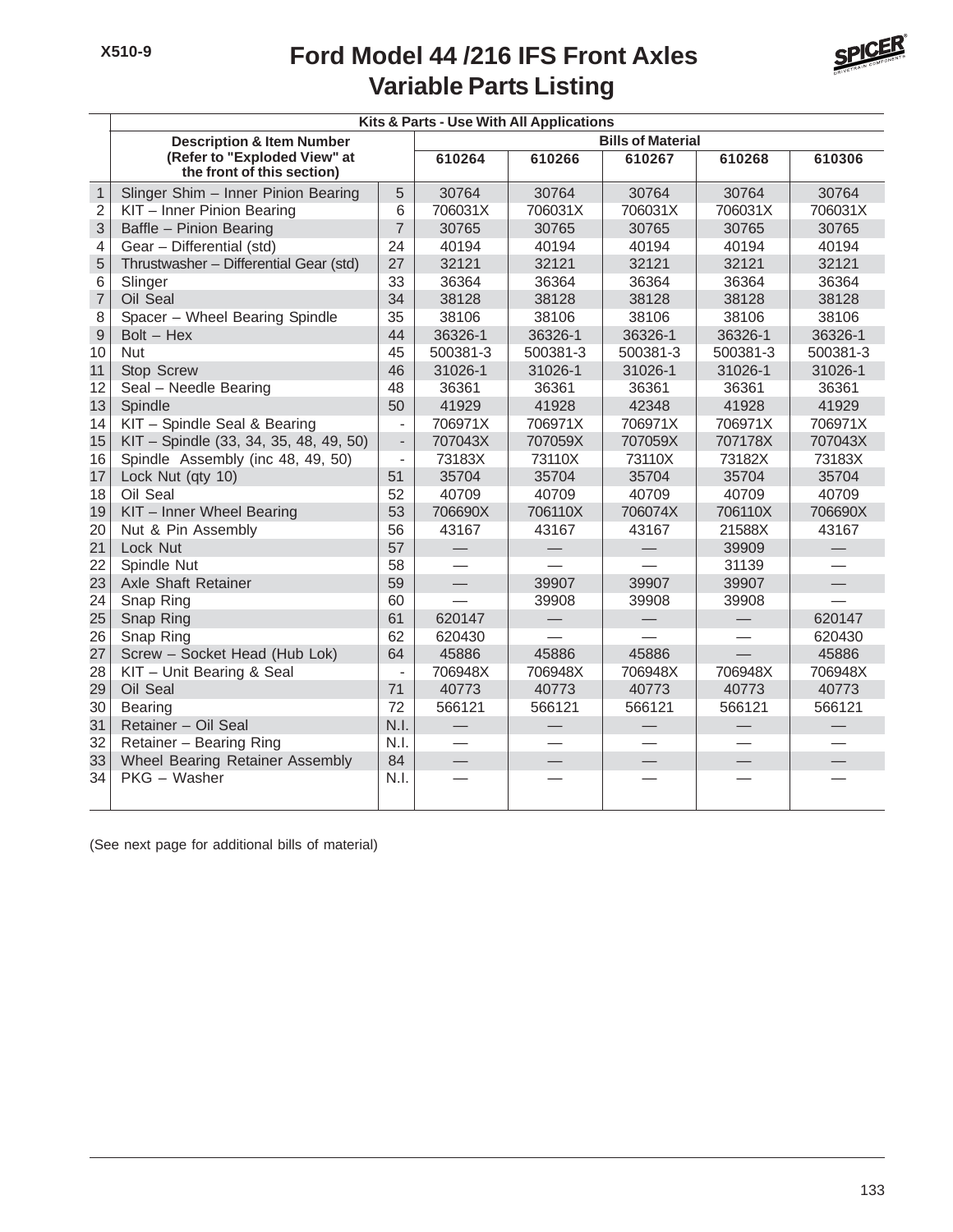

|                | Kits & Parts - Use With All Applications       |                          |                          |                          |                          |                          |          |  |  |
|----------------|------------------------------------------------|--------------------------|--------------------------|--------------------------|--------------------------|--------------------------|----------|--|--|
|                | <b>Description &amp; Item Number (Refer to</b> |                          |                          |                          | <b>Bills of Material</b> |                          |          |  |  |
|                | "Exploded View" at the front of this section)  |                          | 610309                   | 610310                   | 610311                   | 610335                   | 610407   |  |  |
| $\mathbf{1}$   | Slinger Shim - Inner Pinion Bearing            | 5                        | 30764                    | 30764                    | 30764                    | 30764                    |          |  |  |
| 2              | KIT - Inner Pinion Bearing                     | 6                        | 706031X                  | 706031X                  | 706031X                  | 706031X                  | 706015X  |  |  |
| 3              | Baffle - Pinion Bearing                        | $\overline{7}$           | 30765                    | 30765                    | 30765                    | 30765                    | 32349    |  |  |
| 4              | Gear - Differential (std)                      | 24                       | 40194                    | 40194                    | 40194                    | 40194                    | 40194    |  |  |
| 5              | Thrustwasher - Differential Gear (std)         | 27                       | 32121                    | 32121                    | 32121                    | 32121                    | 40196    |  |  |
| 6              | Slinger                                        | 33                       | 36364                    | 36364                    | 36364                    | 36364                    | 36364    |  |  |
| $\overline{7}$ | Oil Seal                                       | 34                       | 38128                    | 38128                    | 38128                    | 38128                    | 38128    |  |  |
| 8              | Spacer - Wheel Bearing Spindle                 | 35                       | 38106                    | 38106                    | 38106                    | 38106                    | 38106    |  |  |
| $\overline{9}$ | $Bolt - Hex$                                   | 44                       | 36326-1                  | 36326-1                  | 36326-1                  | 36326-1                  | 36326-1  |  |  |
| 10             | <b>Nut</b>                                     | 45                       | 500381-3                 | 500381-3                 | 500381-3                 | 500381-3                 | 500381-3 |  |  |
| 11             | <b>Stop Screw</b>                              | 46                       | 31026-1                  | 31026-1                  | 31026-1                  | 31026-1                  | 31026-1  |  |  |
| 12             | Seal - Needle Bearing                          | 48                       | 36361                    | 36361                    | 36361                    | 36361                    | 36361    |  |  |
| 13             | Spindle                                        | 50                       | 42348                    | 41928                    | 41929                    | 41928                    | 41928    |  |  |
| 14             | KIT - Spindle Seal & Bearing                   | $\overline{a}$           | 706971X                  | 706971X                  | 706971X                  | 706971X                  | 706971X  |  |  |
| 15             | KIT - Spindle (33, 34, 35, 48, 49, 50)         | $\overline{\phantom{a}}$ | 707059X                  | 707178X                  | 707043X                  | 707178X                  | 707178X  |  |  |
| 16             | Spindle Assembly (inc 48, 49, 50)              | $\overline{\phantom{0}}$ | 73110X                   | 73182X                   | 73183X                   | 73182X                   | 73182X   |  |  |
| 17             | Lock Nut (qty 10)                              | 51                       | 35704                    | 35704                    | 35704                    | 35704                    | 35704    |  |  |
| 18             | Oil Seal                                       | 52                       | 40709                    | 40709                    | 40709                    | 40709                    | 40709    |  |  |
| 19             | KIT - Inner Wheel Bearing                      | 53                       | 706074X                  | 706110X                  | 706690X                  | 706110X                  | 706110X  |  |  |
| 20             | Nut & Pin Assembly                             | 56                       | 43167                    | 21588X                   | 43167                    | 43167                    | 21588X   |  |  |
| 21             | Lock Nut                                       | 57                       |                          | 39909                    |                          |                          | 39909    |  |  |
| 22             | Spindle Nut                                    | 58                       |                          | 31139                    |                          |                          | 31139    |  |  |
| 23             | Axle Shaft Retainer                            | 59                       | 39907                    | 39907                    | $\qquad \qquad$          |                          | 39907    |  |  |
| 24             | Snap Ring                                      | 60                       | 39908                    | 39908                    |                          |                          | 39908    |  |  |
| 25             | Snap Ring                                      | 61                       |                          |                          | 620147                   | 620147                   |          |  |  |
| 26             | Snap Ring                                      | 62                       |                          | $\overline{\phantom{0}}$ | 620430                   | 620430                   | e e      |  |  |
| 27             | Screw - Socket Head (Hub Lok)                  | 64                       | 45886                    |                          | 45886                    | 45886                    |          |  |  |
| 28             | KIT - Unit Bearing & Seal                      | $\overline{a}$           | 706948X                  | 706948X                  | 706948X                  | 706948X                  | 706948X  |  |  |
| 29             | Oil Seal                                       | 71                       | 40773                    | 40773                    | 40773                    | 40773                    | 40773    |  |  |
| 30             | <b>Bearing</b>                                 | 72                       | 566121                   | 566121                   | 566121                   | 566121                   | 566121   |  |  |
| 31             | Retainer - Oil Seal                            | N.I.                     |                          |                          |                          |                          |          |  |  |
| 32             | Retainer - Bearing Ring                        | N.I.                     |                          |                          |                          |                          |          |  |  |
| 33             | Wheel Bearing Retainer Assembly                | 84                       | $\overline{\phantom{0}}$ |                          |                          | $\overline{\phantom{0}}$ |          |  |  |
| 34             | PKG - Washer                                   | N.I.                     |                          |                          |                          |                          |          |  |  |
|                |                                                |                          |                          |                          |                          |                          |          |  |  |
|                |                                                |                          |                          |                          |                          |                          |          |  |  |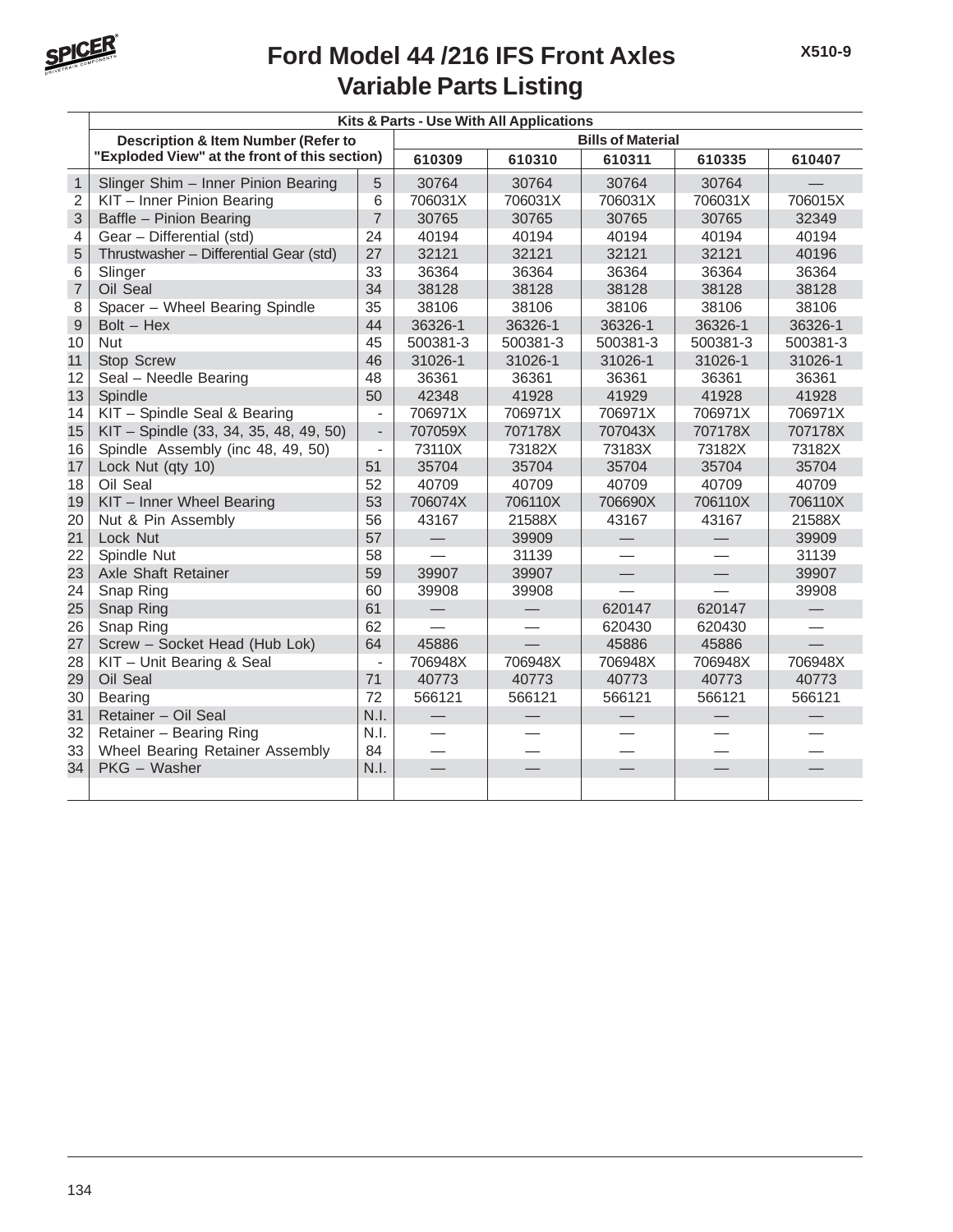

|                | Kits & Parts - Use With All Applications       |                          |                          |         |         |                          |         |  |  |  |
|----------------|------------------------------------------------|--------------------------|--------------------------|---------|---------|--------------------------|---------|--|--|--|
|                | <b>Description &amp; Item Number (Refer to</b> | <b>Bills of Material</b> |                          |         |         |                          |         |  |  |  |
|                | "Exploded View" at the front of this section)  |                          | 610408                   | 610411  | 610414  | 610443                   | 610444  |  |  |  |
| $\mathbf{1}$   | Slinger Shim - Inner Pinion Bearing            | 5                        |                          |         |         |                          |         |  |  |  |
| $\overline{2}$ | KIT - Inner Pinion Bearing                     | 6                        | 706015X                  | 706015X | 706015X | 706015X                  | 706015X |  |  |  |
| $\mathsf 3$    | Baffle - Pinion Bearing                        | $\overline{7}$           | 32349                    | 32349   | 32349   | 32349                    | 32349   |  |  |  |
| 4              | Gear - Differential (std)                      | 24                       | 40194                    | 40194   | 40194   | 40194                    | 40194   |  |  |  |
| 5              | Thrustwasher - Differential Gear (std)         | 27                       | 40196                    | 40196   | 40196   | 40196                    | 40196   |  |  |  |
| 6              | Slinger                                        | 33                       | 36364                    |         |         |                          |         |  |  |  |
| $\overline{7}$ | Oil Seal                                       | 34                       | 38128                    | 50492   | 50492   | 50492                    | 50492   |  |  |  |
| 8              | Spacer - Wheel Bearing Spindle                 | 35                       | 38106                    |         |         |                          |         |  |  |  |
| $\mathsf{9}$   | $Bolt - Hex$                                   | 44                       | 36326-1                  | 44630-1 | 44630-1 | 44630-1                  | 44630-1 |  |  |  |
| 10             | <b>Nut</b>                                     | 45                       | 500381-3                 |         |         |                          |         |  |  |  |
| 11             | Stop Screw                                     | 46                       | 31026-1                  |         |         |                          |         |  |  |  |
| 12             | Seal - Needle Bearing                          | 48                       | 36361                    | 45651   | 45651   | 45651                    | 45651   |  |  |  |
| 13             | Spindle                                        | 50                       | 41928                    | 44610   | 44706   | 44610                    | 44706   |  |  |  |
| 14             | KIT - Spindle Seal & Bearing                   | $\overline{\phantom{a}}$ | 706971X                  | 707316X | 707316X | 707316X                  | 707316X |  |  |  |
| 15             | KIT - Spindle (33, 34, 35, 48, 49, 50)         | $\blacksquare$           | 707178X                  |         | 707373X |                          | 707373X |  |  |  |
| 16             | Spindle Assembly (inc 48, 49, 50)              | $\overline{\phantom{a}}$ | 73182X                   | 74811X  | 74812X  | 74811X                   | 74812X  |  |  |  |
| 17             | Lock Nut (qty 10)                              | 51                       | 35704                    | 36805   | 36805   | 36805                    | 36805   |  |  |  |
| 18             | Oil Seal                                       | 52                       | 40709                    | 40709   | 40709   | 40709                    | 40709   |  |  |  |
| 19             | KIT - Inner Wheel Bearing                      | 53                       | 706110X                  | 706110X | 706110X | 706110X                  | 706110X |  |  |  |
| 20             | Nut & Pin Assembly                             | 56                       |                          |         |         |                          |         |  |  |  |
| 21             | Lock Nut                                       | 57                       |                          |         |         |                          |         |  |  |  |
| 22             | Spindle Nut                                    | 58                       | $\overline{\phantom{0}}$ | —       |         | $\overline{\phantom{0}}$ |         |  |  |  |
| 23             | <b>Axle Shaft Retainer</b>                     | 59                       | $\equiv$                 |         |         |                          |         |  |  |  |
| 24             | Snap Ring                                      | 60                       |                          |         |         |                          |         |  |  |  |
| 25             | Snap Ring                                      | 61                       | 620147                   | 620147  | 620147  | 620147                   | 620147  |  |  |  |
| 26             | Snap Ring                                      | 62                       | 620430                   | 620430  | 620430  | 620430                   | 620430  |  |  |  |
| 27             | Screw - Socket Head (Hub Lok)                  | 64                       | 45886                    | 45886   | 45886   | 45886                    | 45886   |  |  |  |
| 28             | KIT - Unit Bearing & Seal                      | $\overline{a}$           | 706948X                  | 706948X | 706948X | 706948X                  | 706948X |  |  |  |
| 29             | Oil Seal                                       | 71                       | 40773                    | 40773   | 40773   | 40773                    | 40773   |  |  |  |
| 30             | <b>Bearing</b>                                 | 72                       | 566121                   | 566121  | 566121  | 566121                   | 566121  |  |  |  |
| 31             | Retainer - Oil Seal                            | N.I.                     |                          |         |         |                          |         |  |  |  |
| 32             | Retainer - Bearing Ring                        | N.I.                     |                          |         |         |                          |         |  |  |  |
| 33             | Wheel Bearing Retainer Assembly                | 84                       | 43167                    | 43167   | 43167   | 43167                    | 43167   |  |  |  |
| 34             | PKG - Washer                                   | N.I.                     |                          |         |         |                          |         |  |  |  |
|                |                                                |                          |                          |         |         |                          |         |  |  |  |
|                |                                                |                          |                          |         |         |                          |         |  |  |  |

(See next page for additional bills of material)